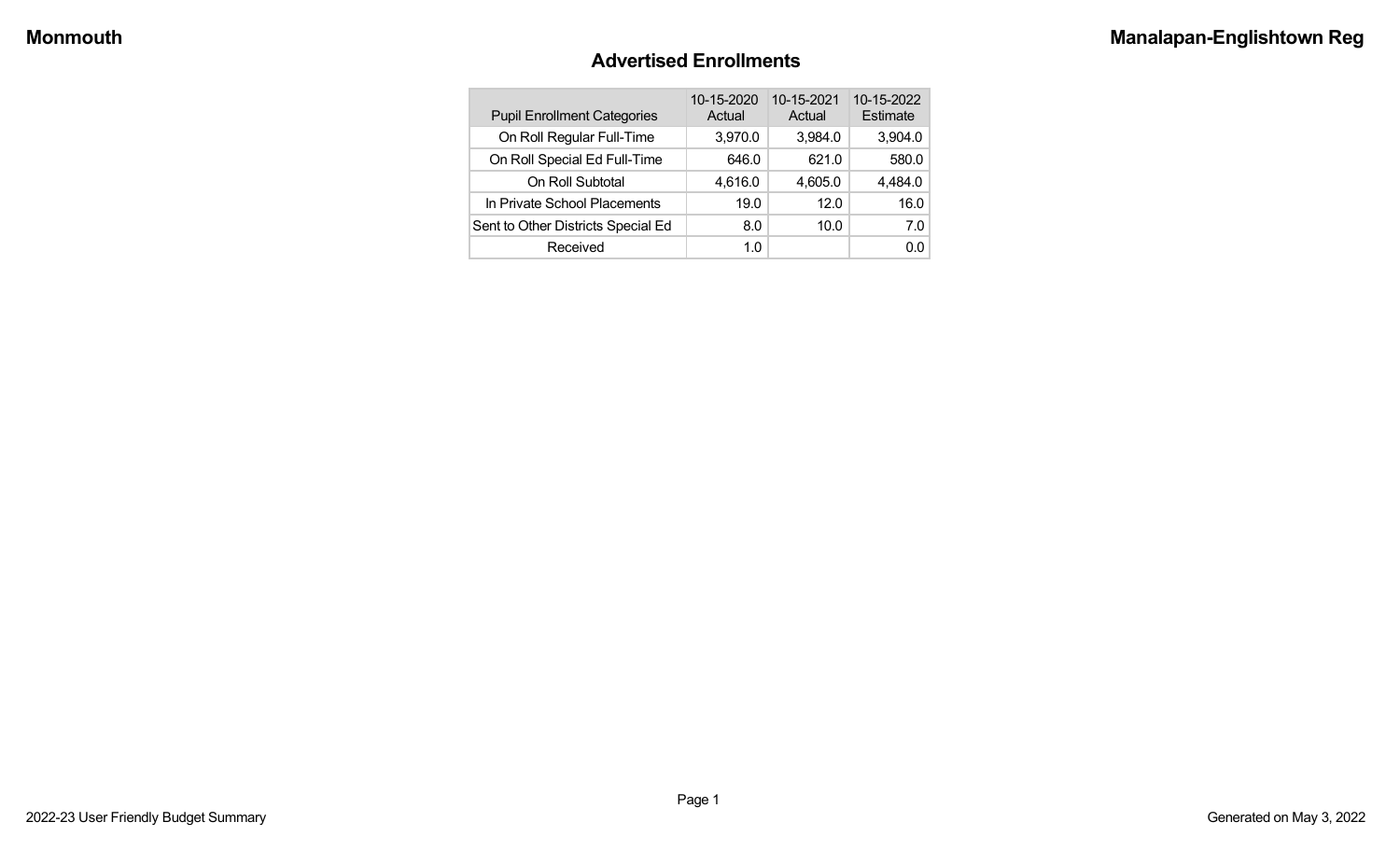#### **Advertised Revenues**

| <b>Budget Category</b>                            | Description                                                                | Account | 2020-21<br>Actual | 2021-22<br>Revised | 2022-23<br>Proposed |
|---------------------------------------------------|----------------------------------------------------------------------------|---------|-------------------|--------------------|---------------------|
|                                                   | Local Tax Levy                                                             | 10-1210 | 66,260,854        | 67,586,071         | 69,335,036          |
|                                                   | <b>Total Tuition</b>                                                       | 10-1300 | 34,369            | 0                  | $\mathbf 0$         |
|                                                   | Rents and Royalties                                                        | 10-1910 | 10,000            | 88,500             | 88,500              |
| <b>General Fund Revenues from Local Sources</b>   | <b>Unrestricted Miscellaneous Revenues</b>                                 | 10-1XXX | 654,240           | 615,900            | 730,900             |
|                                                   | Interest Earned on Maintenance Reserve                                     | 10-1XXX | 0                 | 500                | 500                 |
|                                                   | Interest Earned on Capital Reserve Funds                                   | 10-1XXX | 412               | 10,000             | 5,000               |
|                                                   | <b>Other Restricted Miscellaneous Revenues</b>                             | 10-1XXX | 192               | $\Omega$           | $\mathbf{0}$        |
|                                                   | <b>Total Revenues from Local Sources</b>                                   |         | 66,960,067        | 68,300,971         | 70,159,936          |
|                                                   | <b>Categorical Transportation Aid</b>                                      | 10-3121 | 1,968,298         | 1,968,298          | 1,968,298           |
|                                                   | <b>Extraordinary Aid</b>                                                   | 10-3131 | 1,048,886         | 650,000            | 750,000             |
|                                                   | <b>Categorical Special Education Aid</b>                                   | 10-3132 | 3,767,124         | 3,767,124          | 3,767,124           |
| <b>General Fund Revenues from State Sources</b>   | <b>Equalization Aid</b>                                                    | 10-3176 | 8,768,467         | 5,806,704          | 3,200,888           |
|                                                   | <b>Categorical Security Aid</b>                                            | 10-3177 | 427,473           | 427,473            | 427,473             |
|                                                   | <b>Other State Aids</b>                                                    | 10-3XXX | 46,110            | 264,480            | $\Omega$            |
|                                                   | <b>Total Revenues from State Sources</b>                                   |         | 16,026,358        | 12,884,079         | 10,113,783          |
|                                                   | <b>Medicaid Reimbursement</b>                                              | 10-4200 | 56,370            | 47,688             | 57,858              |
| <b>General Fund Revenues from Federal Sources</b> | Other Federal Grant Revenue-Passed Through State                           | 10-42XX | 0                 | 345,649            | $\mathbf 0$         |
|                                                   | <b>Total Revenues from Federal Sources</b>                                 |         | 56,370            | 393,337            | 57,858              |
|                                                   | <b>Budgeted Fund Balance-Operating Budget</b>                              | 10-303  | 0                 | 6,641,511          | 6,669,225           |
|                                                   | Withdrawal from Capital Reserve for Excess Cost and Other Capital Projects | 10-309  | 0                 | 1,089,000          | 1,775,500           |
| <b>General Fund Revenues from Other Sources</b>   | Withdrawal from Maintenance Reserve                                        | 10-310  | 0                 | 1,000,000          | 1,250,000           |
|                                                   | <b>Adjustment for Prior Year Encumbrances</b>                              |         | 0                 | 1,851,095          | $\mathbf 0$         |
|                                                   | Actual Revenues (Over)/Under Expenditures                                  |         | $-3,522,573$      |                    | $\mathbf{0}$        |
| <b>General Fund Revenues</b>                      | <b>Total Operating Budget</b>                                              |         | 79,520,222        | 92,159,993         | 90,026,302          |
|                                                   | <b>Student Activity Fund Revenue</b>                                       | 20-1760 | 10                | 500                | $\mathbf 0$         |
|                                                   | Scholarship Fund Revenue                                                   | 20-1770 | 1,875             |                    | $\mathbf 0$         |
| Special Revenue Fund Revenues from Local Sources  | Other Revenue from Local Sources                                           | 20-1XXX | 56,858            | 162,273            | 100,000             |
|                                                   | <b>Total Revenues from Local Sources</b>                                   | 20-1XXX | 58,743            | 162,773            | 100,000             |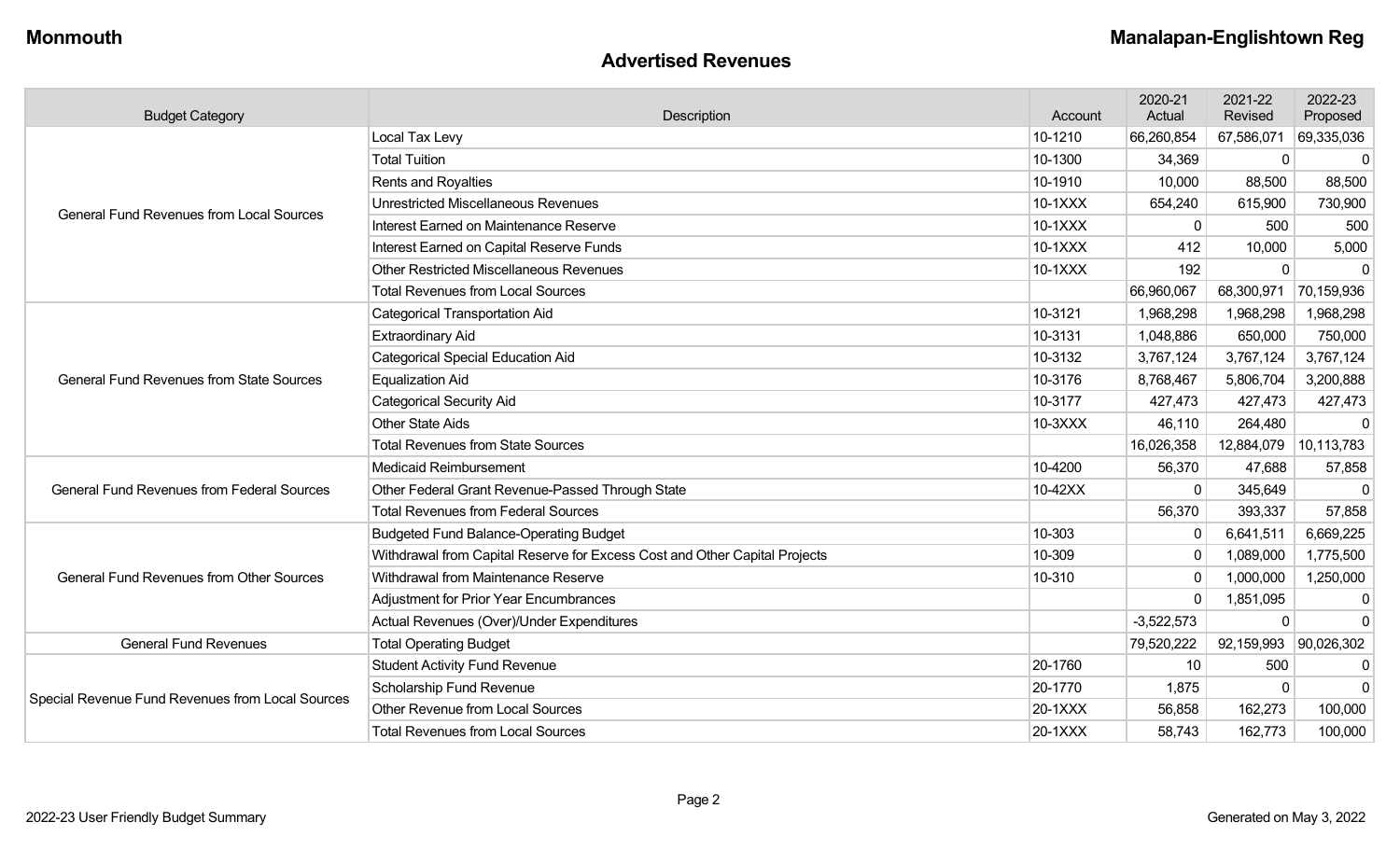#### **Advertised Revenues**

| <b>Budget Category</b>                                | Description                                                                                             | Account      | 2020-21<br>Actual | 2021-22<br>Revised | 2022-23<br>Proposed |
|-------------------------------------------------------|---------------------------------------------------------------------------------------------------------|--------------|-------------------|--------------------|---------------------|
|                                                       | <b>Other Restricted Entitlements</b>                                                                    | 20-32XX      | 4,146             | 15,939             | 13,547              |
| Special Revenue Fund Revenues from State Sources      | <b>Total Revenues from State Sources</b>                                                                |              | 4,146             | 15,939             | 13,547              |
|                                                       | Title I                                                                                                 | 20-4411-4416 | 327,315           | 235,601            | 200,260             |
|                                                       | Title II                                                                                                | 20-4451-4455 | 66,084            | 67,894             | 57,709              |
|                                                       | Title III                                                                                               | 20-4491-4494 | 14,442            | 33,888             | 28,804              |
|                                                       | Title IV                                                                                                | 20-4471-4474 | 12,472            | 27,170             | 23,094              |
|                                                       | <b>ARP-IDEA Preschool</b>                                                                               | 20-4409      | 0                 | 17,275             | 0                   |
|                                                       | <b>ARP-IDEA Basic</b>                                                                                   | 20-4419      | 0                 | 202,441            | $\mathbf 0$         |
|                                                       | IDEA Part B (Handicapped)                                                                               | 20-4420-4429 | 1,195,881         | 1,349,376          | 1,146,969           |
|                                                       | ARP-ESSER Subgrant-Accelerated Learning Coaching and Educator Support Grant                             | 20-4541      | 0                 | 382,662            | $\mathbf 0$         |
| Special Revenue Fund Revenues from Federal<br>Sources | ARP-ESSER Subgrant-Evidence-Based Summer Learning and Enrichment Activities Grant                       | 20-4542      | 0                 | 40,000             | $\mathbf 0$         |
|                                                       | ARP-ESSER Subgrant-Evidence-Based Comprehensive Beyond the School Day Activities Grant                  | 20-4543      | 0                 | 40,000             | $\mathbf 0$         |
|                                                       | ARP-ESSER Subgrant-New Jersey Tiered System of Supports (NJTSS) Mental Health Support Staffing<br>Grant | 20-4544      | 0                 | 45,000             | 0                   |
|                                                       | <b>ARP-ESSER</b>                                                                                        | 20-4540      | $\Omega$          | 1,929,160          | $\mathbf 0$         |
|                                                       | <b>CARES Act Education Stabilization Fund</b>                                                           | 20-4530      | 216,266           | 4,577              | 0                   |
|                                                       | <b>CARES-Digital Divide Grant</b>                                                                       | 20-4531      | 522               |                    | $\mathbf 0$         |
|                                                       | Coronavirus Relief Fund (CRF)                                                                           | 20-4532      | 170,996           |                    | 0                   |
|                                                       | <b>CRRSA Act-ESSER II</b>                                                                               | 20-4534      | 329,170           | 858,383            | 0                   |
|                                                       | <b>CRRSA Act-Learning Acceleration Grant</b>                                                            | 20-4535      | 0                 | 55,086             | 0                   |
|                                                       | <b>CRRSA Act-Mental Health Grant</b>                                                                    | 20-4536      | 0                 | 45,000             | $\mathbf 0$         |
|                                                       | ARP Homeless Children and Youth I Grant                                                                 | 20-4545      | $\Omega$          | 8,349              | $\mathbf 0$         |
|                                                       | <b>Total Revenues from Federal Sources</b>                                                              |              | 2,333,148         | 5,341,862          | 1,456,836           |
| Special Revenue Fund Revenues                         | <b>Total Grants and Entitlements</b>                                                                    |              | 2,397,552         | 5,520,574          | 1,570,383           |
| Debt Service Fund Revenues from Local Sources         | Local Tax Levy                                                                                          | 40-1210      | 3,358,437         | 3,375,794          | 3,315,563           |
|                                                       | <b>Total Revenues from Local Sources</b>                                                                |              | 3,358,437         | 3,375,794          | 3,315,563           |
| Debt Service Fund Revenues from State Sources         | Debt Service Aid Type II                                                                                | 40-3160      | 380,670           | 363,988            | 345,943             |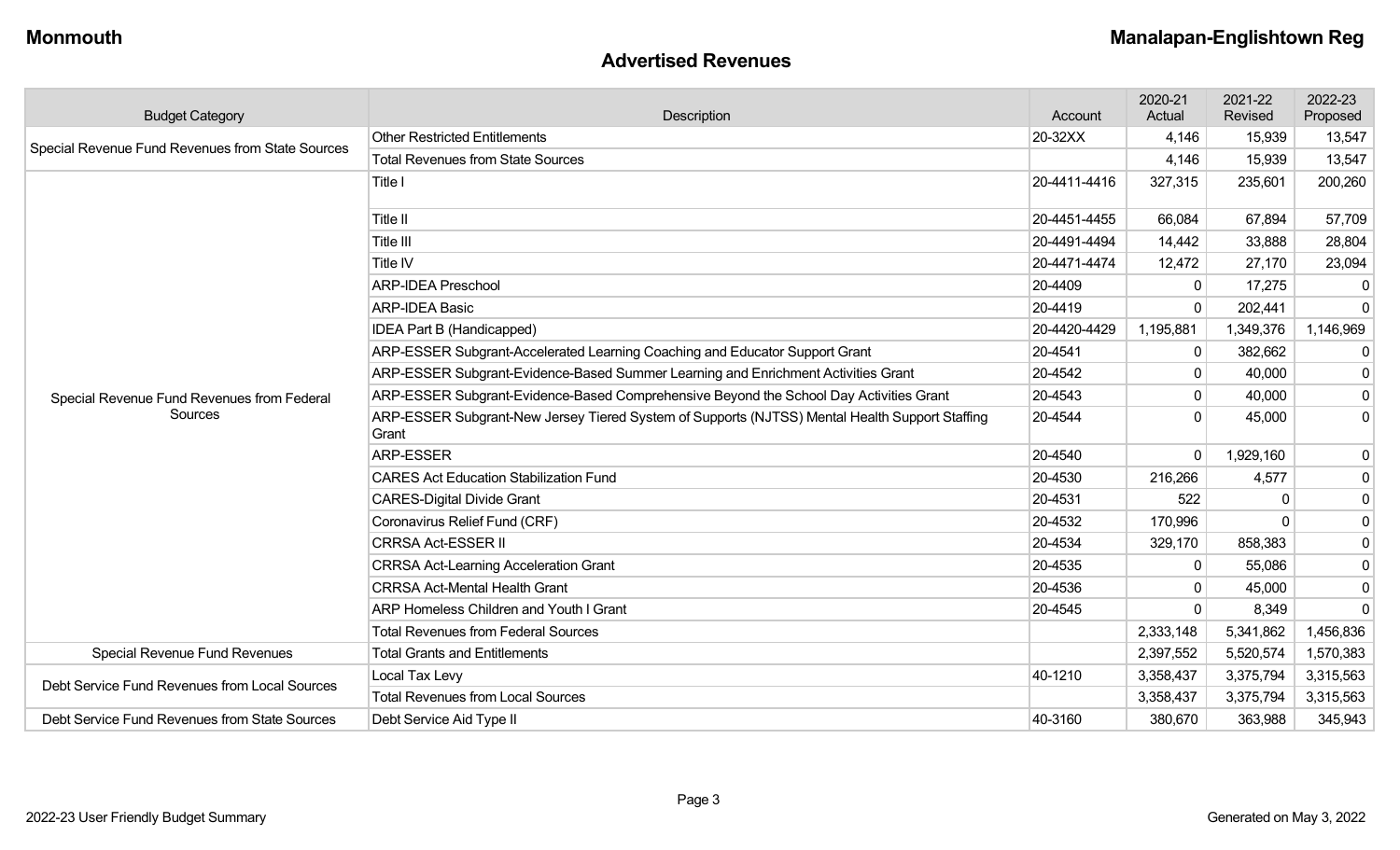#### **Advertised Revenues**

| <b>Budget Category</b>                        | Description                             | Account | 2020-21<br>Actual | 2021-22<br>Revised       | 2022-23<br>Proposed |
|-----------------------------------------------|-----------------------------------------|---------|-------------------|--------------------------|---------------------|
| Debt Service Fund Revenues from Other Sources | <b>Budgeted Fund Balance</b>            | 40-303  |                   |                          | 3,395               |
|                                               | Total Local Repayment of Debt           |         | 3,739,107         | 3,739,782                | 3,664,901           |
| Debt Service Fund Revenues                    | <b>Total Repayment of Debt</b>          |         | 3,739,107         |                          | 3,739,782 3,664,901 |
| All Fund Revenues                             | Total Revenues/Sources                  |         | 85,656,881        | $101,420,349$ 95,261,586 |                     |
| Revenues Net of Transfers                     | Total Revenues/Sources Net of Transfers |         | 85,656,881        | $101,420,349$ 95,261,586 |                     |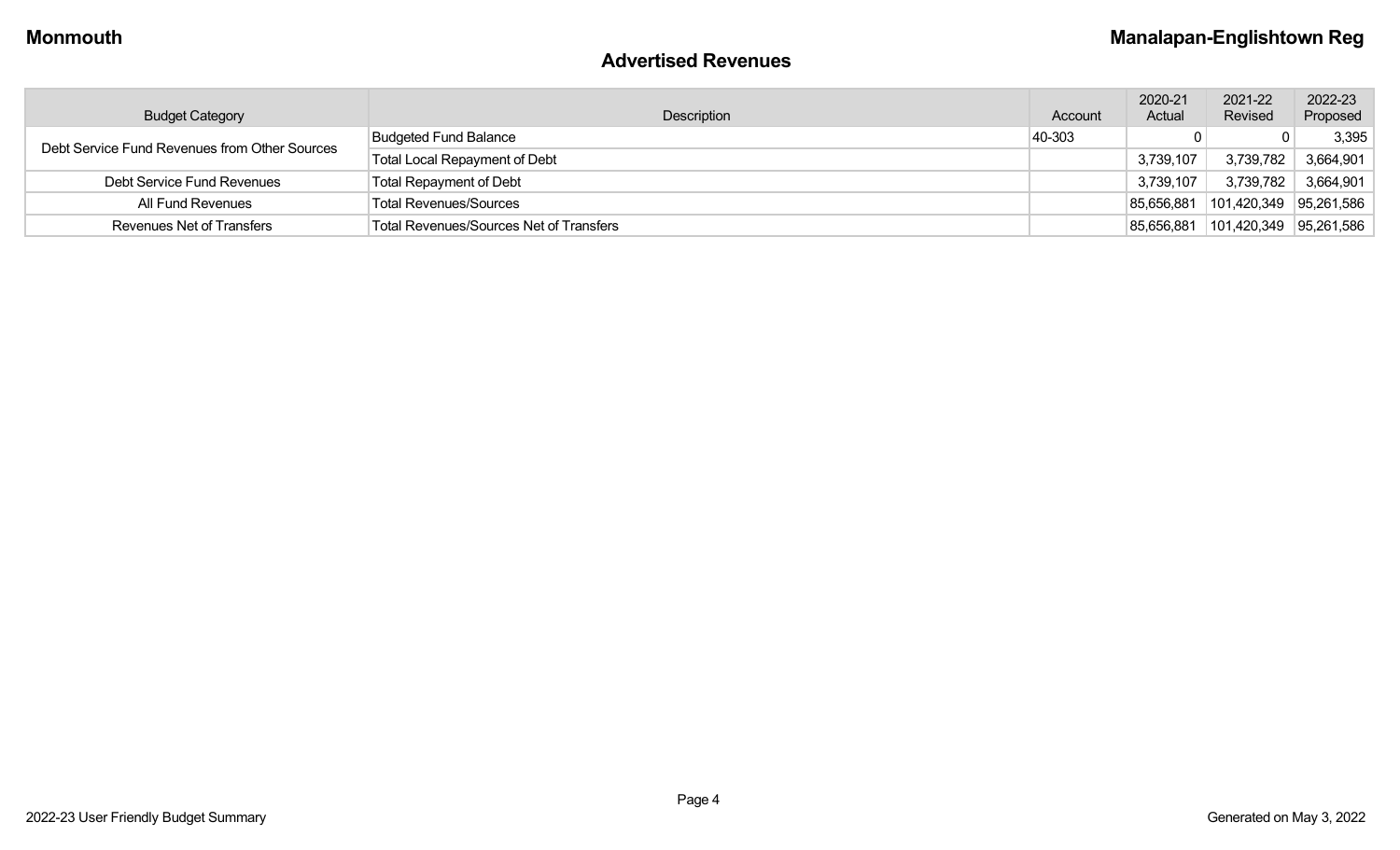# **Advertised Appropriations**

| <b>Budget Category</b>                                  | Description                                                                        | Account        | 2020-21<br>Actual | 2021-22<br>Revised    | 2022-23<br>Proposed |
|---------------------------------------------------------|------------------------------------------------------------------------------------|----------------|-------------------|-----------------------|---------------------|
|                                                         | <b>Regular Programs-Instruction</b>                                                | 11-1XX-100-XXX | 22,424,959        | 23,997,701            | 24,139,419          |
|                                                         | <b>Special Education-Instruction</b>                                               | 11-2XX-100-XXX | 8,504,170         | 9,518,820             | 8,706,745           |
|                                                         | <b>Basic Skills/Remedial-Instruction</b>                                           | 11-230-100-XXX | 2,042,036         | 2,245,155             | 2,210,900           |
| General Fund Current Expenses for Instruction           | <b>Bilingual Education-Instruction</b>                                             | 11-240-100-XXX | 538,247           | 570,650               | 653,382             |
|                                                         | School-Sponsored Cocurricular or Extracurricular Activities-Instruction            | 11-401-100-XXX | 135,841           | 223,000               | 229,500             |
|                                                         | School-Sponsored Athletics-Instruction                                             | 11-402-100-XXX | 40,299            | 195,725               | 188,375             |
|                                                         | Before/After School Programs                                                       | 11-421-XXX-XXX | $\Omega$          |                       | 162,400             |
|                                                         | Undistributed Expenditures-Instruction (Tuition)                                   | 11-000-100-XXX | 1,595,283         | 2,066,360             | 1,526,242           |
|                                                         | Undistributed Expenditures-Attendance and Social Work                              | 11-000-211-XXX | 14,626            | 15,000                | 253,290             |
|                                                         | Undistributed Expenditures-Health Services                                         | 11-000-213-XXX | 705,142           | 773,955               | 788,501             |
|                                                         | Undistributed Expenditures-Speech, OT, PT and Related Services                     | 11-000-216-XXX | 1,256,381         | 1,453,009             | 1,498,991           |
|                                                         | Undistributed Expenditures-Other Support Services, Students-Extraordinary Services | 11-000-217-XXX | 1,058,174         | 1,308,936             | 1,312,769           |
|                                                         | Undistributed Expenditures-Guidance                                                | 11-000-218-XXX | 679,640           | 730,556               | 708,824             |
|                                                         | Undistributed Expenditures-Child Study Teams                                       | 11-000-219-XXX | 1,788,147         | 1,754,871             | 1,508,547           |
|                                                         | Undistributed Expenditures-Improvement of Instruction Services                     | 11-000-221-XXX | 789,767           | 912,901               | 1,155,646           |
| General Fund Current Expenses for Support Services      | Undistributed Expenditures-Education Media Services/Library                        | 11-000-222-XXX | 1,172,182         | 1,251,552             | 1,302,767           |
|                                                         | Undistributed Expenditures-Instructional Staff Training Services                   | 11-000-223-XXX | 344,534           | 476,969               | 88,593              |
|                                                         | Undistributed Expenditures-Support Services-General Administration                 | 11-000-230-XXX | 1,077,639         | 1,603,059             | 1,378,556           |
|                                                         | Undistributed Expenditures-Support Services-School Administration                  | 11-000-240-XXX | 3,510,602         | 4,031,394             | 3,592,876           |
|                                                         | Undistributed Expenditures-Central Services                                        | 11-000-251-XXX | 1,032,690         | 1,435,218             | 1,346,173           |
|                                                         | Undistributed Expenditures-Administrative InformationTechnology                    | 11-000-252-XXX | 461,748           | 566,210               | 619,188             |
|                                                         | Undistributed Expenditures-Operation and Maintenance of Plant Services             | 11-000-26X-XXX | 8,458,239         | 9,742,484             | 9,511,747           |
|                                                         | Undistributed Expenditures-Student Transportation Services                         | 11-000-270-XXX | 4,596,674         | 6,283,074             | 6,389,255           |
|                                                         | Personal Services-Employee Benefits                                                | 11-XXX-XXX-2XX | 16,786,277        | 18,409,714            | 18,501,500          |
|                                                         | <b>Total Undistributed Expenditures</b>                                            |                | 45,327,745        | 52,815,262 51,483,465 |                     |
| General Fund Current Expenses for Increased<br>Reserves | Interest Earned on Maintenance Reserve                                             | 10-606         | 0                 | 500                   | 500                 |
| <b>General Fund Current Expenses</b>                    | <b>Total General Current Expense</b>                                               |                | 79,013,297        | 89,566,813 87,774,686 |                     |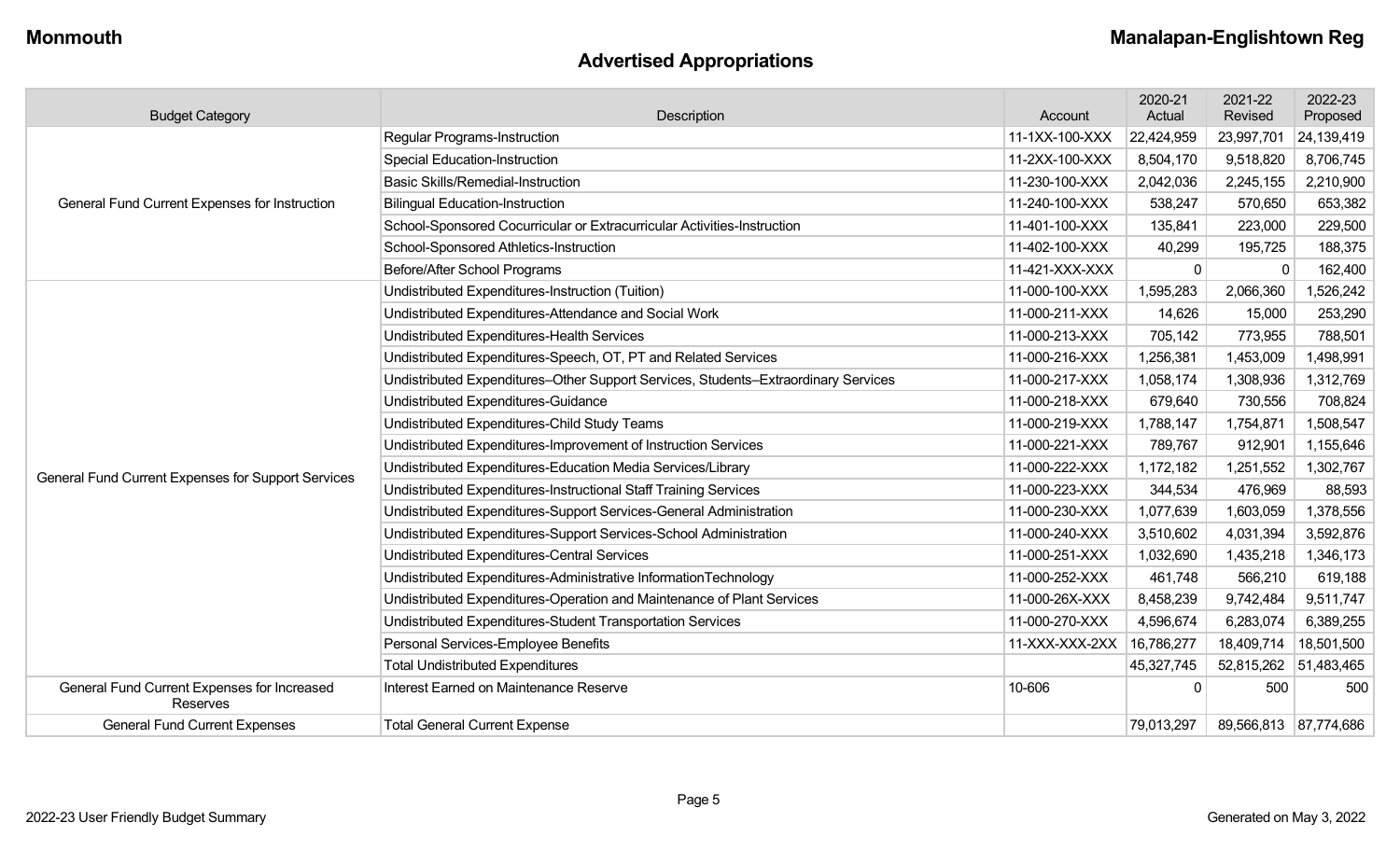# **Advertised Appropriations**

| <b>Budget Category</b>                                       | Description                                          | Account        | 2020-21<br>Actual | 2021-22<br>Revised | 2022-23<br>Proposed |
|--------------------------------------------------------------|------------------------------------------------------|----------------|-------------------|--------------------|---------------------|
| Capital Outlay                                               | Equipment                                            | 12-XXX-XXX-730 | 284,920           | 983,084            | 189,500             |
|                                                              | Facilities Acquisition and Construction Services     | 12-000-400-XXX | 121,616           | 1,475,096          | 1,897,116           |
|                                                              | Interest Deposit to Capital Reserve                  | 10-604         | 0                 | 10,000             | 5,000               |
|                                                              | <b>Total Capital Outlay</b>                          |                | 406,536           | 2,468,180          | 2,091,616           |
| General Fund Expenses and Transfers                          | Transfer of Funds to Charter Schools                 | 10-000-100-56X | 100,389           | 125,000            | 160,000             |
|                                                              | <b>General Fund Grand Total</b>                      |                | 79,520,222        | 92,159,993         | 90,026,302          |
| Special Revenue Fund Expenses for Grants and<br>Entitlements | Local Projects                                       | 20-XXX-XXX-XXX | 56,858            | 162,273            | 100,000             |
|                                                              | Nonpublic Textbooks                                  | 20-XXX-XXX-XXX | $\Omega$          | 480                | 408                 |
|                                                              | Nonpublic Auxiliary Services                         | 20-XXX-XXX-XXX | 1,742             | 1,792              | 1,523               |
| Special Revenue Fund Expenses for Other State                | Nonpublic Handicapped Services                       | 20-XXX-XXX-XXX | 1,181             | 2,152              | 1,829               |
| Projects                                                     | <b>Nonpublic Nursing Services</b>                    | 20-XXX-XXX-XXX | 1,223             | 3,920              | 3,332               |
|                                                              | Nonpublic Technology Initiative                      | 20-XXX-XXX-XXX | 0                 | 1,470              | 1,249               |
|                                                              | Nonpublic Security Aid                               | 20-XXX-XXX-XXX | 0                 | 6,125              | 5,206               |
| Special Revenue Fund Expenses for State Projects             | <b>Total State Projects</b>                          | 20-XXX-XXX-XXX | 4,146             | 15,939             | 13,547              |
|                                                              | Title I                                              | 20-XXX-XXX-XXX | 327,315           | 235,601            | 200,260             |
|                                                              | Title II                                             | 20-XXX-XXX-XXX | 66,084            | 67,894             | 57,709              |
|                                                              | Title III                                            | 20-XXX-XXX-XXX | 14,442            | 33,888             | 28,804              |
|                                                              | Title IV                                             | 20-XXX-XXX-XXX | 12,472            | 27,170             | 23,094              |
|                                                              | IDEA Part B (Handicapped)                            | 20-XXX-XXX-XXX | 1,195,881         | 1,349,376          | 1,146,969           |
|                                                              | <b>ARP-IDEA Basic Grant Program</b>                  | 20-223-xxx-xxx | 0                 | 202,441            | $\mathbf 0$         |
| Special Revenue Fund Expenses for Federal Projects           | <b>ARP-IDEA Preschool Grant Program</b>              | 20-224-xxx-xxx | 0                 | 17,275             | $\mathbf 0$         |
|                                                              | <b>CARES Act Education Stabilization Fund</b>        | 20-477-XXX-XXX | 216,266           | 4,577              | $\mathbf 0$         |
|                                                              | Bridging the Digital Divide Program                  | 20-478-XXX-XXX | 522               |                    | $\mathbf 0$         |
|                                                              | Coronavirus Relief Fund (CRF) Grant Program          | 20-479-XXX-XXX | 170,996           |                    | $\mathsf{O}\xspace$ |
|                                                              | CRRSA Act-ESSER II Grant Program                     | 20-483-xxx-xxx | 329,170           | 858,383            | $\mathbf 0$         |
|                                                              | <b>CRRSA Act-Learning Acceleration Grant Program</b> | 20-484-XXX-XXX | 0                 | 55,086             | $\mathbf 0$         |
|                                                              | <b>CRRSA Act-Mental Health Grant Program</b>         | 20-485-xxx-xxx | $\overline{0}$    | 45,000             | $\mathbf 0$         |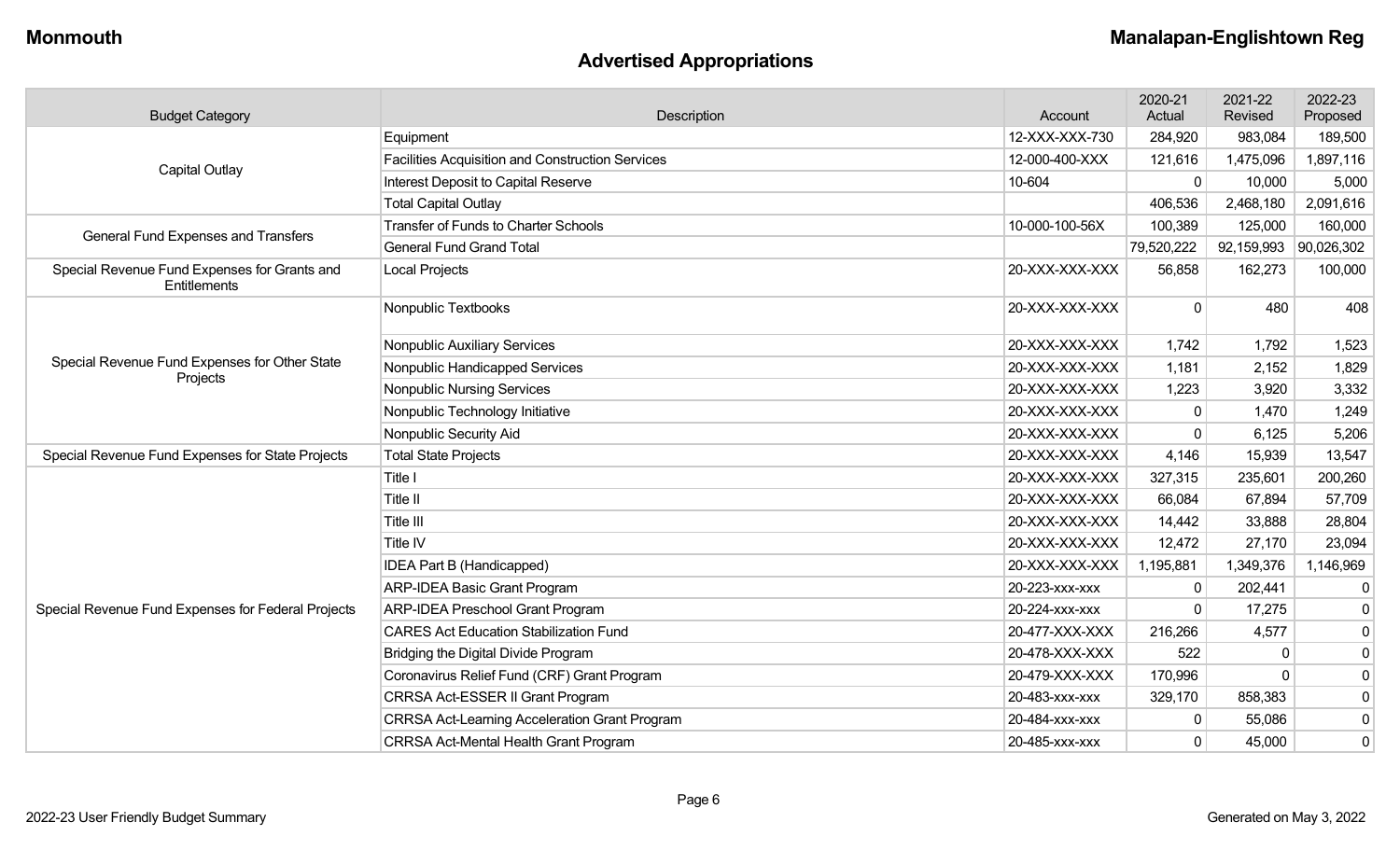# **Advertised Appropriations**

| <b>Budget Category</b>                             | Description                                                                                                    | Account        | 2020-21<br>Actual | 2021-22<br>Revised | 2022-23<br>Proposed |
|----------------------------------------------------|----------------------------------------------------------------------------------------------------------------|----------------|-------------------|--------------------|---------------------|
|                                                    | <b>ARP-ESSER Grant Program</b>                                                                                 | 20-487-xxx-xxx |                   | 1,929,160          |                     |
|                                                    | ARP-ESSER Subgrant Accelerated Learning Coaching and Educator Support Grant                                    | 20-488-xxx-xxx | 0                 | 382,662            | 0                   |
|                                                    | ARP-ESSER Subgrant Evidence-Based Summer Learning and Enrichment Activities Grant                              | 20-489-xxx-xxx |                   | 40,000             | 0                   |
| Special Revenue Fund Expenses for Federal Projects | ARP-ESSER Subgrant Evidence-Based Comprehensive Beyond the School Day Activities Grant                         | 20-490-xxx-xxx |                   | 40,000             | 0                   |
|                                                    | ARP-ESSER Subgrant New Jersey Tiered System of Supports (NJTSS) Mental Health Support<br><b>Staffing Grant</b> | 20-491-xxx-xxx |                   | 45,000             | $\Omega$            |
|                                                    | ARP Homeless Children and Youth I                                                                              | 20-495-xxx-xxx |                   | 8,349              |                     |
|                                                    | <b>Total Federal Projects</b>                                                                                  | 20-XXX-XXX-XXX | 2,333,148         | 5,341,862          | 1,456,836           |
| Special Revenue Fund Expenses                      | <b>Total Special Revenue Funds</b>                                                                             |                | 2,397,552         | 5,520,574          | 1,570,383           |
|                                                    | <b>Total Regular Debt Service</b>                                                                              | 40-701-510-XXX | 3,739,107         | 3,739,782          | 3,664,901           |
| Debt Service Fund Expenses                         | <b>Total Debt Service Funds</b>                                                                                |                | 3,739,107         | 3,739,782          | 3,664,901           |
| All Fund Expenses                                  | <b>Total Expenditures/Appropriations</b>                                                                       |                | 85,656,881        | 101,420,349        | 95,261,586          |
| <b>Expenses Net of Transfers</b>                   | <b>Total Expenditures Net of Transfers</b>                                                                     |                | 85,656,881        | 101,420,349        | 95,261,586          |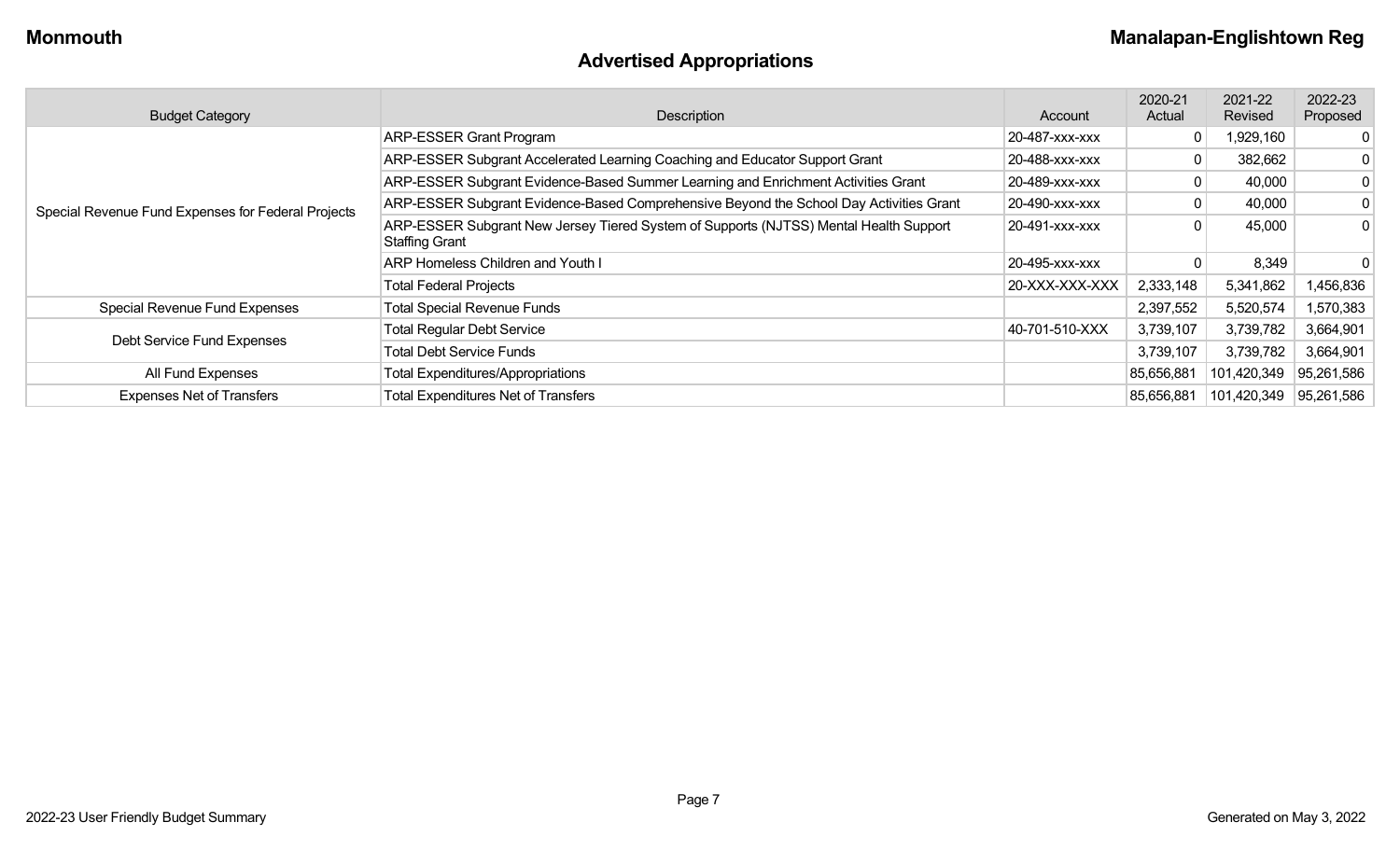# **Advertised Recapitulation of Balances**

| <b>Fund Balance Category</b>                   | <b>Budget Category</b>                                           | Audited<br><b>Balance</b><br>06/30/2020 | Audited<br><b>Balance</b><br>06/30/2021 | Estimated<br><b>Balance</b><br>06/30/2022 | Estimated<br><b>Balance</b><br>06/30/2023 |
|------------------------------------------------|------------------------------------------------------------------|-----------------------------------------|-----------------------------------------|-------------------------------------------|-------------------------------------------|
| Unrestricted                                   | <b>General Operating Budget</b>                                  | 1,864,422                               | 4,025,805                               | 3,218,195                                 | 1,155,796                                 |
|                                                | Repayment of Debt                                                | 0                                       | 0                                       | 3,395                                     | $\Omega$                                  |
|                                                | Capital Reserve                                                  | 2,627,001                               | 3,889,000                               | 4,858,842                                 | 3,088,342                                 |
|                                                | <b>Adult Education Programs</b>                                  |                                         |                                         |                                           |                                           |
|                                                | Maintenance Reserve                                              | 2,500,000                               | 3,500,000                               | 3,000,500                                 | 1,751,000                                 |
|                                                | Legal Reserve                                                    | 12,519,088                              | 10,748,337                              | 4,606,826                                 | 0                                         |
| <b>Restricted for General Operating Budget</b> | Unemployment Fund                                                | 830,218                                 | 890,718                                 | 890,718                                   | 890,718                                   |
|                                                | Tuition Reserve                                                  | 0                                       |                                         |                                           | 0                                         |
|                                                | <b>Current Expense Emergency Reserve</b>                         | $\mathbf{0}$                            | $\Omega$                                | $\Omega$                                  | 0                                         |
|                                                | Impact Aid Reserve for General Expenses (Sections 8002 and 8003) | 0                                       | $\Omega$                                | $\Omega$                                  | 0                                         |
|                                                | Impact Aid Reserve for Capital Expenses (Sections 8007 and 8008) | 0                                       |                                         |                                           | 0                                         |
|                                                | <b>Student Activity Fund</b>                                     | 35,442                                  | 35,452                                  | 35,452                                    | 35,452                                    |
| Restricted for Special Revenue Fund            | Scholarship Fund                                                 | 2,076                                   | 551                                     | 551                                       | 551                                       |
| Restricted for Repayment of Debt               | Restricted for Repayment of Debt                                 | 0                                       |                                         | 0                                         | 0                                         |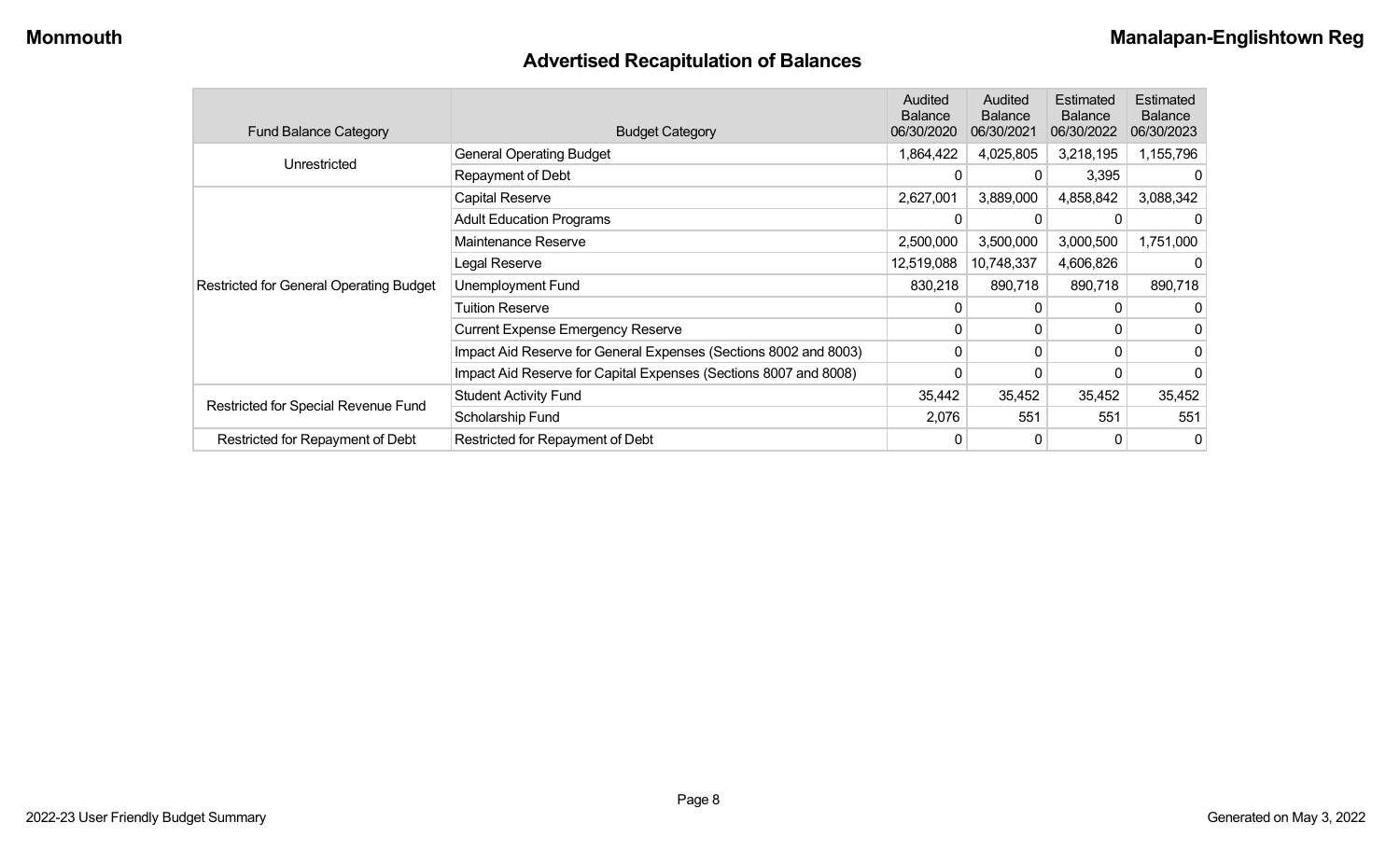#### **Advertised Per Pupil Cost Calculations**

| Per Pupil Cost Calculations                       | 2019-20<br><b>Actual Costs</b> | 2020-21<br><b>Actual Costs</b> | 2021-22<br><b>Original Budget</b> | 2021-22<br><b>Revised Budget</b> | 2022-23<br><b>Proposed Budget</b> |
|---------------------------------------------------|--------------------------------|--------------------------------|-----------------------------------|----------------------------------|-----------------------------------|
| <b>Total Budgetary Comparative Per Pupil Cost</b> | \$14,418                       | \$15,193                       | \$17,193                          | \$17,098                         | \$17,292                          |
| <b>Total Classroom Instruction</b>                | \$8,675                        | \$9,177                        | \$10,176                          | \$10,057                         | \$10,259                          |
| <b>Classroom-Salaries and Benefits</b>            | \$8,286                        | \$8,767                        | \$9,716                           | \$9,373                          | \$9,775                           |
| Classroom-General Supplies and Textbooks          | \$261                          | \$254                          | \$291                             | \$325                            | \$308                             |
| <b>Classroom-Purchased Services</b>               | \$128                          | \$156                          | \$169                             | \$359                            | \$176                             |
| <b>Total Support Services</b>                     | \$2,000                        | \$2,124                        | \$2,448                           | \$2,376                          | \$2,417                           |
| Support Services-Salaries and Benefits            | \$1,843                        | \$1,975                        | \$2,159                           | \$2,122                          | \$2,139                           |
| <b>Total Administrative Costs</b>                 | \$1,481                        | \$1,605                        | \$1,807                           | \$1,923                          | \$1,841                           |
| <b>Administration Salaries and Benefits</b>       | \$1,226                        | \$1,311                        | \$1,412                           | \$1,383                          | \$1,437                           |
| Total Operations and Maintenance of Plant         | \$2,009                        | \$2,072                        | \$2,439                           | \$2,430                          | \$2,437                           |
| Operations and Maintenance-Salaries and Benefits  | \$1,150                        | \$1,128                        | \$1,389                           | \$1,355                          | \$1,359                           |
| <b>Board Contribution to Food Services</b>        | \$0                            | \$0                            | \$0                               | \$0                              | \$0                               |
| <b>Total Extracurricular Costs</b>                | \$77                           | \$47                           | \$114                             | \$114                            | \$117                             |
| <b>Total Equipment Costs</b>                      | \$46                           | \$61                           | \$49                              | \$214                            | \$42                              |
| Legal Costs                                       | \$7                            | \$11                           | \$33                              | \$33                             | \$34                              |
| Employee Benefits as a percentage of salaries*    | 35.92%                         | 33.34%                         | 35.03%                            | 34.25%                           | 34.00%                            |

\*Does not include pension and social security paid by the State on-behalf of the district.

\*\*Federal and State funds in the blended resource school-based budgets.

The information presented in columns 1 through 3 as well as the related descriptions of the per pupil cost calculations are contained in the Taxpayers' Guide to Education Spending and can be found on the Department of Education's Internet website: http://www.state.nj.us/education/guide/. This publication is also available in the board office and public libraries. The same calculations were performed using the 2021-22 revised appropriations and the 2022-23 budgeted appropriations presented in this advertised budget. Total Budgetary Comparative Per Pupil Cost is defined as current expense exclusive of tuition expenditures, transportation, residential costs, and judgments against the school district. For all years it also includes the restricted entitlement aids. With the exception of Total Equipment Cost, each of the other per pupil cost calculations presented is a component of the total comparative per pupil cost, although all components are not shown.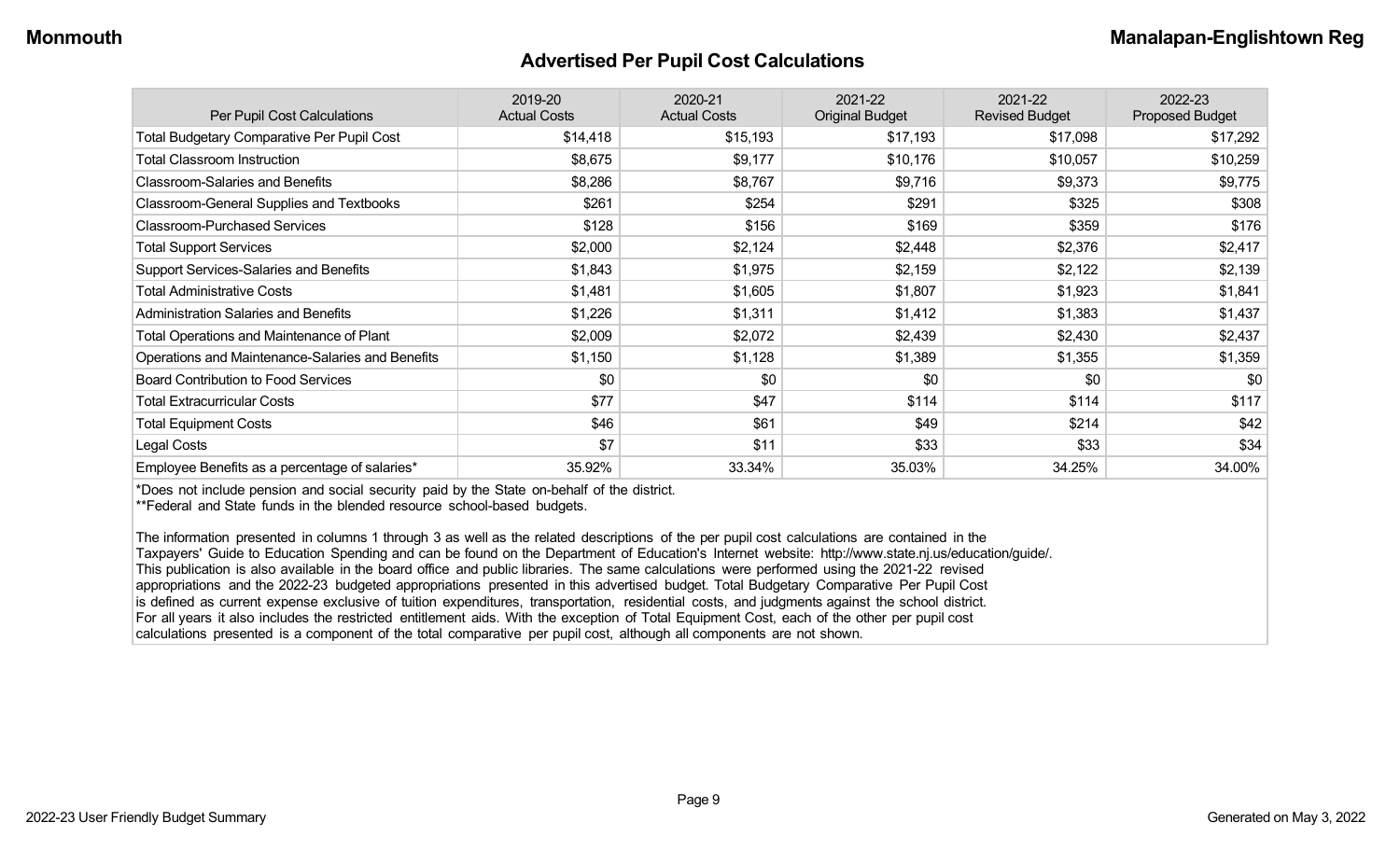| <b>Shared Service</b><br>Category Type | <b>Shared Service Category Description</b>                                                                                                                                                                                                                                                                                                                                                                                                                                                           | Amount<br>Saved<br>(Optional) |
|----------------------------------------|------------------------------------------------------------------------------------------------------------------------------------------------------------------------------------------------------------------------------------------------------------------------------------------------------------------------------------------------------------------------------------------------------------------------------------------------------------------------------------------------------|-------------------------------|
| <b>Business Services</b>               | The district contracts with MOESC for Special Education, Homeless Student ad Nonpublic Student Transportation Services                                                                                                                                                                                                                                                                                                                                                                               |                               |
|                                        | The district participates in the Monmouth County Association of School Business Officials (MCASBO) Public Notice Cooperative                                                                                                                                                                                                                                                                                                                                                                         |                               |
| Municipal/Public<br>Works              | The district utilizes the Manalapan Township Department of Public Works to accomplish district paving projects                                                                                                                                                                                                                                                                                                                                                                                       |                               |
| <b>Nursing Services</b>                | The district contracts with ESCNJ for Nonpublic Nursing Services                                                                                                                                                                                                                                                                                                                                                                                                                                     |                               |
| <b>Others</b>                          | The district's Director of Safety and Security attends a monthly meeting of school security directors to share information on best practices and new techniques in school safety                                                                                                                                                                                                                                                                                                                     |                               |
|                                        | The district contracts with ESCNJ for Nonpublic Auxiliary Services                                                                                                                                                                                                                                                                                                                                                                                                                                   |                               |
|                                        | The district participates in the ESCNJ DRLAP Program for obtaining internet connection servcies                                                                                                                                                                                                                                                                                                                                                                                                      |                               |
|                                        | The district utilizes the services of the ESCNJ when bidding lease purchase financing of transportation vehicles and other items as appropriate                                                                                                                                                                                                                                                                                                                                                      |                               |
| Purchasing                             | The district has shared service agreements with the Township of Manalapan, Borough of Englishtown, Manalapan Township Fire District #1, Englishtown Fire District #1 and the<br>Englishtown-Manalapan First Aid Squad to provide gasoline and diesel fuel for municipal owned, first aid vehicles, police vehicles, and fire district vehicles. Repairs to the fuel facility<br>are pro-rated to each entity using the fuel facility based on the consumption and number of hits on the fuel system. |                               |
|                                        | The district participates in the NJ ACT Program                                                                                                                                                                                                                                                                                                                                                                                                                                                      |                               |
|                                        | The district contracts with ESCNJ for Nonpublic Technology and Security Aid and coordinates purchasing under those two entitlements                                                                                                                                                                                                                                                                                                                                                                  |                               |
| <b>Special Education</b><br>Services   | The district contracts with MOESC and/or ESCNJ for the following services: Nonpublic Handicapped Services, Nonpublic Services covered under IDEA Pt. B Regular and<br>Handicapped.                                                                                                                                                                                                                                                                                                                   |                               |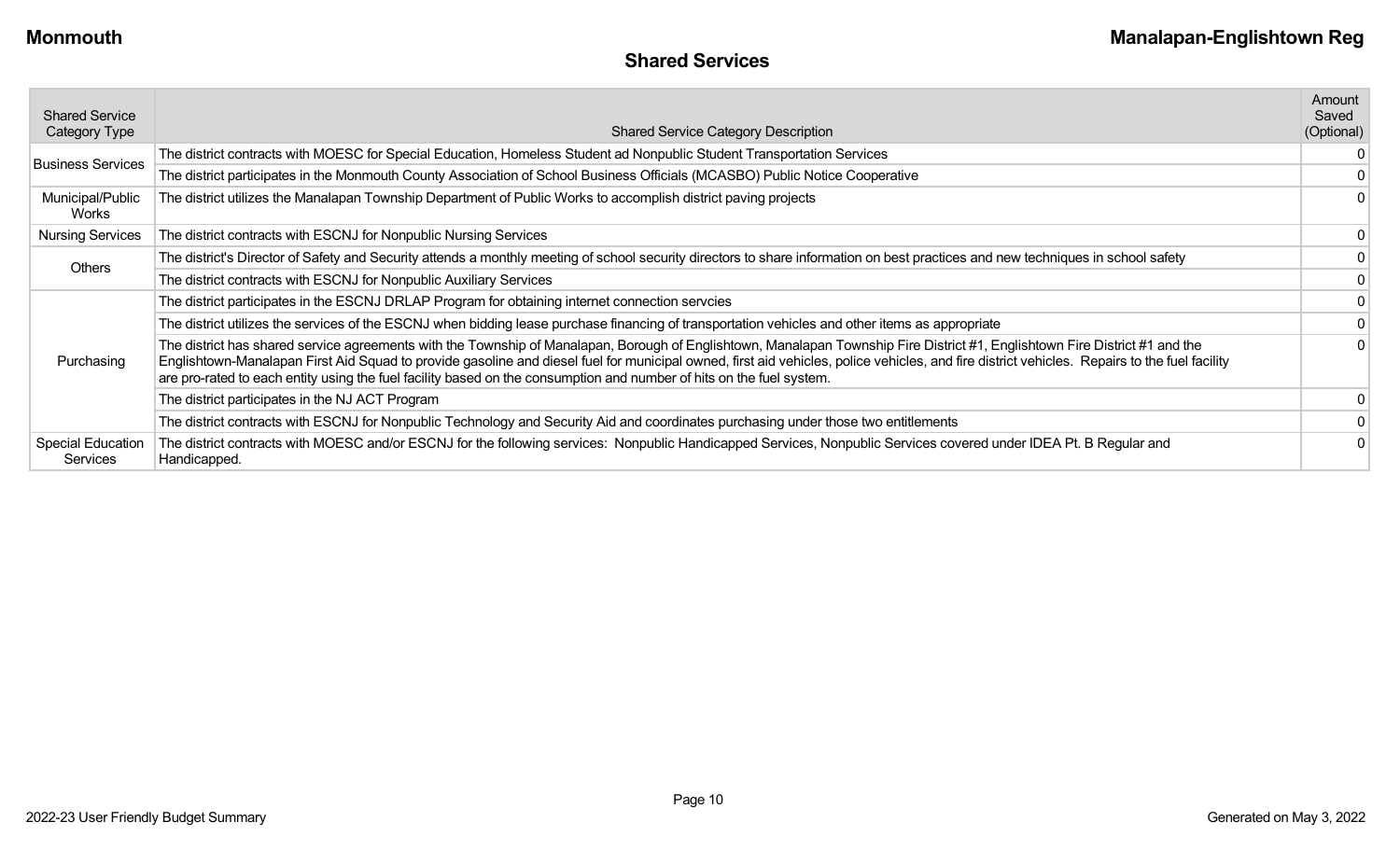| <b>Estimated Tax Rates</b> |  |
|----------------------------|--|
|----------------------------|--|

| Municipality        | Category                                                                                                           | Amount        |
|---------------------|--------------------------------------------------------------------------------------------------------------------|---------------|
|                     | (A) General Fund School Levy                                                                                       | 2,363,953     |
|                     | (D) Total School Levy                                                                                              | 2,476,996     |
|                     | (B) Estimated Net Taxable Valuation (as of 11/01/21)                                                               | 324,108,200   |
| Englishtown Borough | (H) Estimated Equalized Valuation (as of 10/01/21)                                                                 | 275,448,502   |
|                     | (C) Estimated 2022-23 General Fund School Tax Rate, Without Repayment of Debt or Adjustments=100x(A)/(B)           | 0.7294        |
|                     | (F) Estimated 2022-23 Total School Tax Rate, With Repayment of Debt and Adjustments=100x(D)/(B)                    | 0.7642        |
|                     | (I) Estimated 2022-23 Equalized General Fund School Tax Rate, Without Repayment of Debt or Adjustments=100x(A)/(H) | 0.8582        |
|                     | (L) Estimated 2022-23 Equalized Total School Tax Rate, With Repayment of Debt and Adjustments=100x(D)/(H)          | 0.8993        |
|                     | (A) General Fund School Levy                                                                                       | 66,117,412    |
|                     | (D) Total School Levy                                                                                              | 69,434,081    |
|                     | (B) Estimated Net Taxable Valuation (as of 11/01/21)                                                               | 8,411,877,000 |
|                     | (H) Estimated Equalized Valuation (as of 10/01/21)                                                                 | 7,810,466,972 |
| Manalapan Township  | (C) Estimated 2022-23 General Fund School Tax Rate, Without Repayment of Debt or Adjustments=100x(A)/(B)           | 0.7860        |
|                     | (F) Estimated 2022-23 Total School Tax Rate, With Repayment of Debt and Adjustments=100x(D)/(B)                    | 0.8254        |
|                     | (I) Estimated 2022-23 Equalized General Fund School Tax Rate, Without Repayment of Debt or Adjustments=100x(A)/(H) | 0.8465        |
|                     | (L) Estimated 2022-23 Equalized Total School Tax Rate, With Repayment of Debt and Adjustments=100x(D)/(H)          | 0.8890        |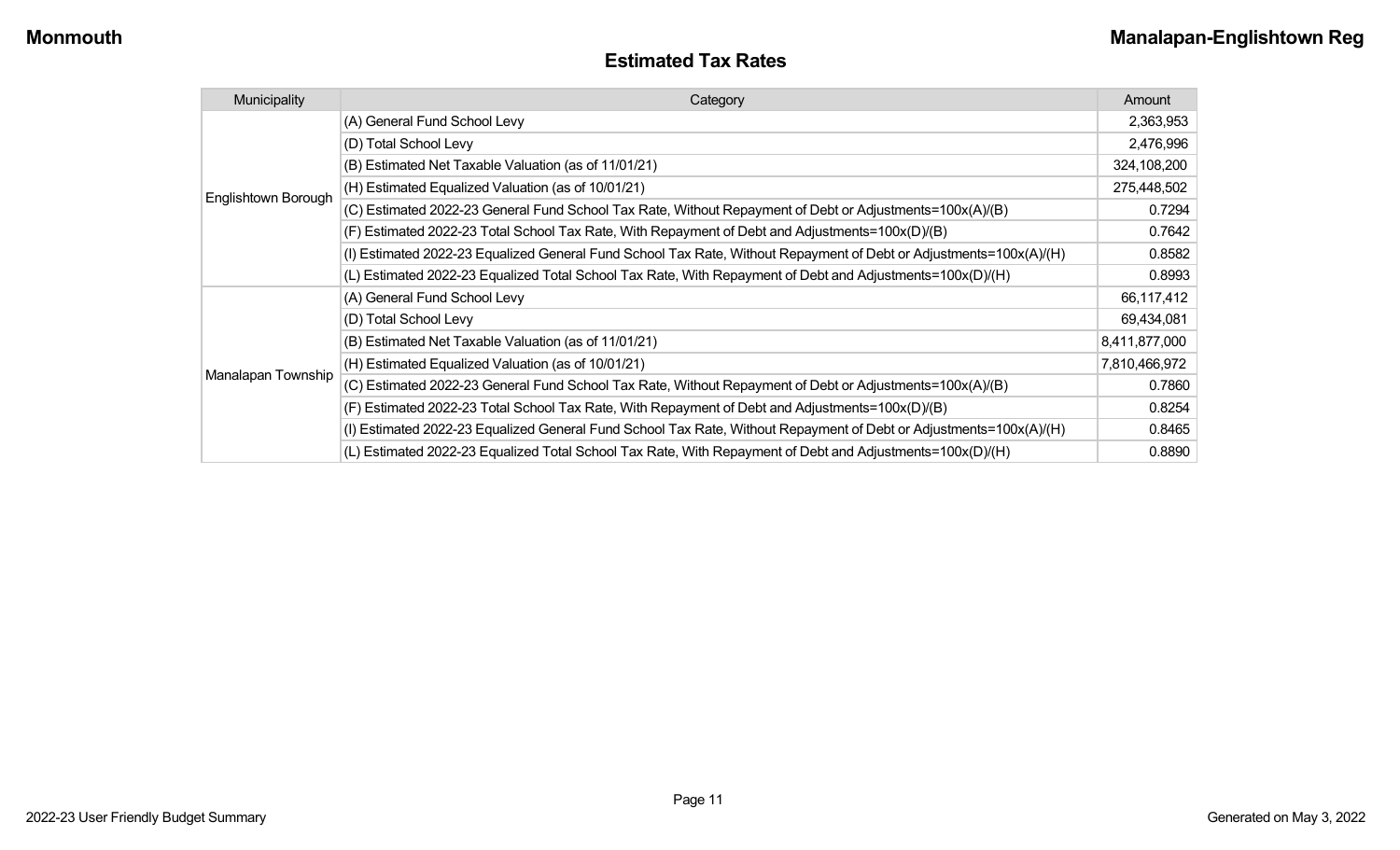| Name                     | Category                                                                                  | Measure                                 |
|--------------------------|-------------------------------------------------------------------------------------------|-----------------------------------------|
|                          | <b>Job Title</b>                                                                          | Coordinator/Director/Manager/Supervisor |
|                          | Job Title II                                                                              | <b>Transportation Coord</b>             |
|                          | <b>Base Annual Salary Amount</b>                                                          | \$95,870                                |
|                          | Full-Time Equivalent (FTE)                                                                | 1.0                                     |
|                          | <b>Shared with Another District?</b>                                                      | N                                       |
|                          | <b>Shared County</b>                                                                      | None Reported                           |
|                          | <b>Shared District</b>                                                                    | None Reported                           |
|                          | <b>Job Title Other District</b>                                                           | None Reported                           |
|                          | Member of Collective Bargaining Unit (CBU)?                                               | N                                       |
|                          | <b>Beginning Date of Contract</b>                                                         | 07/01/21                                |
|                          | <b>End Date of Contract</b>                                                               | 06/30/22                                |
|                          | Contracted Number of Annual Work Days                                                     | 235                                     |
|                          | <b>Contracted Number of Annual Vacation Days</b>                                          | 15                                      |
|                          | <b>Contracted Number of Annual Sick Days</b>                                              | 12                                      |
| <b>Christine Vastano</b> | <b>Contracted Number of Annual Personal Days</b>                                          | 3                                       |
|                          | <b>Contracted Number of Annual Consulting Days</b>                                        | $\Omega$                                |
|                          | Number of Other Contracted Non-Working Days                                               | $\Omega$                                |
|                          | Description of Other Contracted Non-Working Days                                          | None Reported                           |
|                          | <b>Total Allowances Amount</b>                                                            | \$2,000                                 |
|                          | <b>Total Bonuses Amount</b>                                                               | \$0                                     |
|                          | <b>Total Stipends Amount</b>                                                              | \$0                                     |
|                          | District Contributions Above Teacher Contract for Insurance (Health, Dental, Life, Other) | \$1,340                                 |
|                          | District Contributions Above Teacher Contract for Retirement Plans                        | \$0                                     |
|                          | <b>Total Contractual Post-Employment Benefit Amount</b>                                   | \$26,062                                |
|                          | Contractual Post-Employment Benefit Description of Payout of Sick days                    | <b>Maximum Allowance</b>                |
|                          | Contractual Post-Employment Benefit Description of Payout of Vacation days                | Maximum Days at Per Diem Rate           |
|                          | Contractual Post-Employment Benefit Description of Payout of Personal days                | Not Applicable                          |
|                          | Contractual Post-Employment Benefit Description of Other Benefits 1                       | None Reported                           |
|                          | Contractual Post-Employment Benefit Description of Other Benefits 2                       | None Reported                           |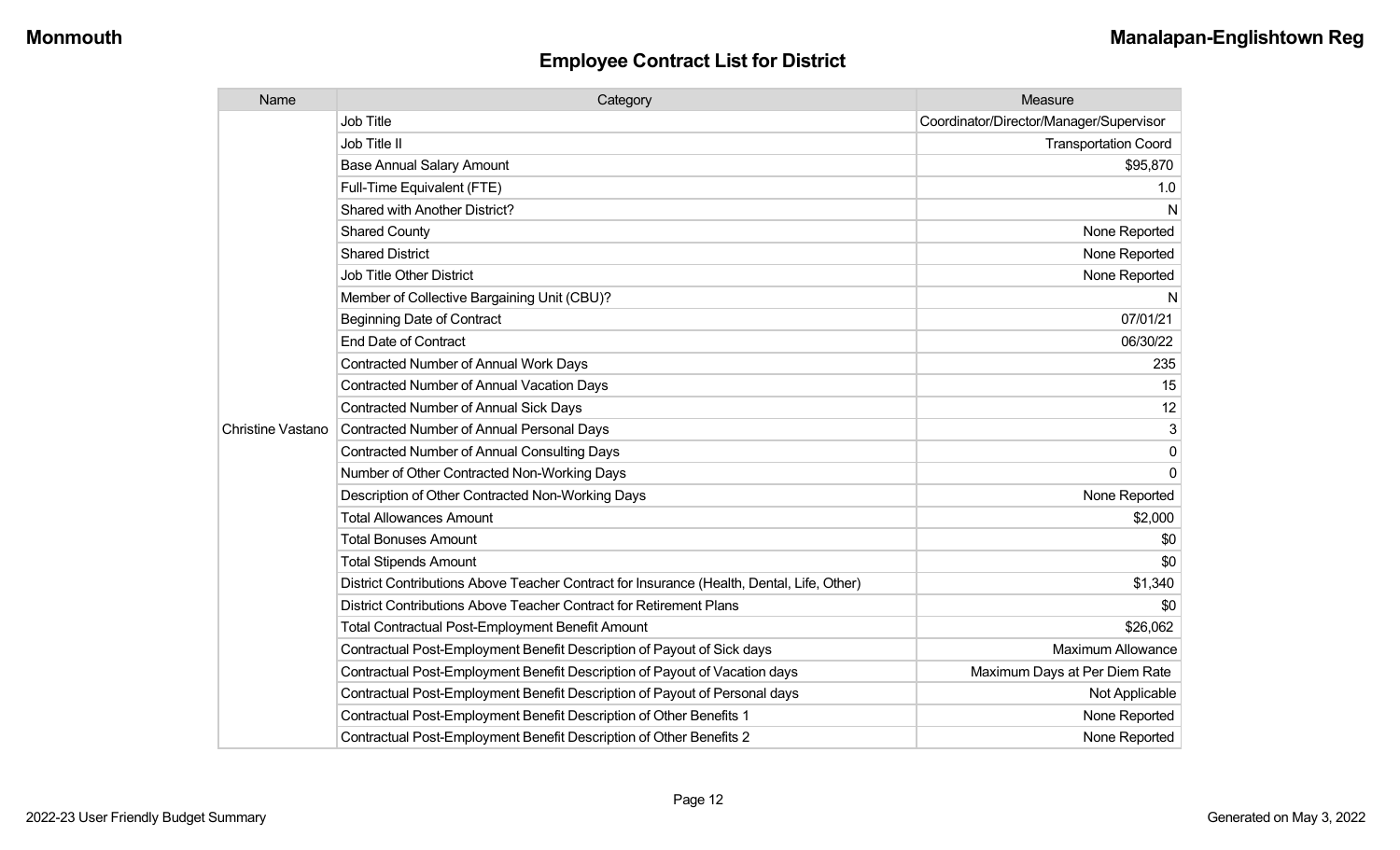| Name                     | Category                                                                                 | Measure                         |
|--------------------------|------------------------------------------------------------------------------------------|---------------------------------|
|                          | Contractual Post-Employment Benefit Description of Other Benefits 3                      | None Reported                   |
|                          | Total Other/In-Kind Remuneration Amount                                                  | \$0                             |
|                          | Description of Other/In-Kind Remuneration Annual Option to Buyback Sick Time in Cash     | None Reported                   |
|                          | Description of Other/In-Kind Remuneration Annual Option to Buyback Vacation Time in Cash | None Reported                   |
|                          | Description of Other/In-Kind Remuneration Annual Option to Buyback Personal Time in Cash | None Reported                   |
| <b>Christine Vastano</b> | Description of Other/In-Kind Remuneration Annual Option to Other Remuneration 1          | None Reported                   |
|                          | Description of Other/In-Kind Remuneration Annual Option to Other Remuneration 2          | None Reported                   |
|                          | Description of Other/In-Kind Remuneration Annual Option to Other Remuneration 3          | None Reported                   |
|                          | <b>Additional Comment 1</b>                                                              | None Reported                   |
|                          | <b>Additional Comment 2</b>                                                              | None Reported                   |
|                          | <b>Additional Comment 3</b>                                                              | None Reported                   |
|                          | <b>Job Title</b>                                                                         | <b>Assistant Superintendent</b> |
|                          | Job Title II                                                                             | None Reported                   |
|                          | <b>Base Annual Salary Amount</b>                                                         | \$160,000                       |
|                          | Full-Time Equivalent (FTE)                                                               | 1.0                             |
|                          | Shared with Another District?                                                            | N                               |
|                          | <b>Shared County</b>                                                                     | None Reported                   |
|                          | <b>Shared District</b>                                                                   | None Reported                   |
|                          | <b>Job Title Other District</b>                                                          | None Reported                   |
|                          | Member of Collective Bargaining Unit (CBU)?                                              | N                               |
| Jodi Pepchinski          | <b>Beginning Date of Contract</b>                                                        | 07/01/21                        |
|                          | <b>End Date of Contract</b>                                                              | 06/30/22                        |
|                          | <b>Contracted Number of Annual Work Days</b>                                             | 260                             |
|                          | <b>Contracted Number of Annual Vacation Days</b>                                         | 20                              |
|                          | Contracted Number of Annual Sick Days                                                    | 12                              |
|                          | <b>Contracted Number of Annual Personal Days</b>                                         |                                 |
|                          | <b>Contracted Number of Annual Consulting Days</b>                                       | $\mathbf{0}$                    |
|                          | Number of Other Contracted Non-Working Days                                              | $\Omega$                        |
|                          | Description of Other Contracted Non-Working Days                                         | None Reported                   |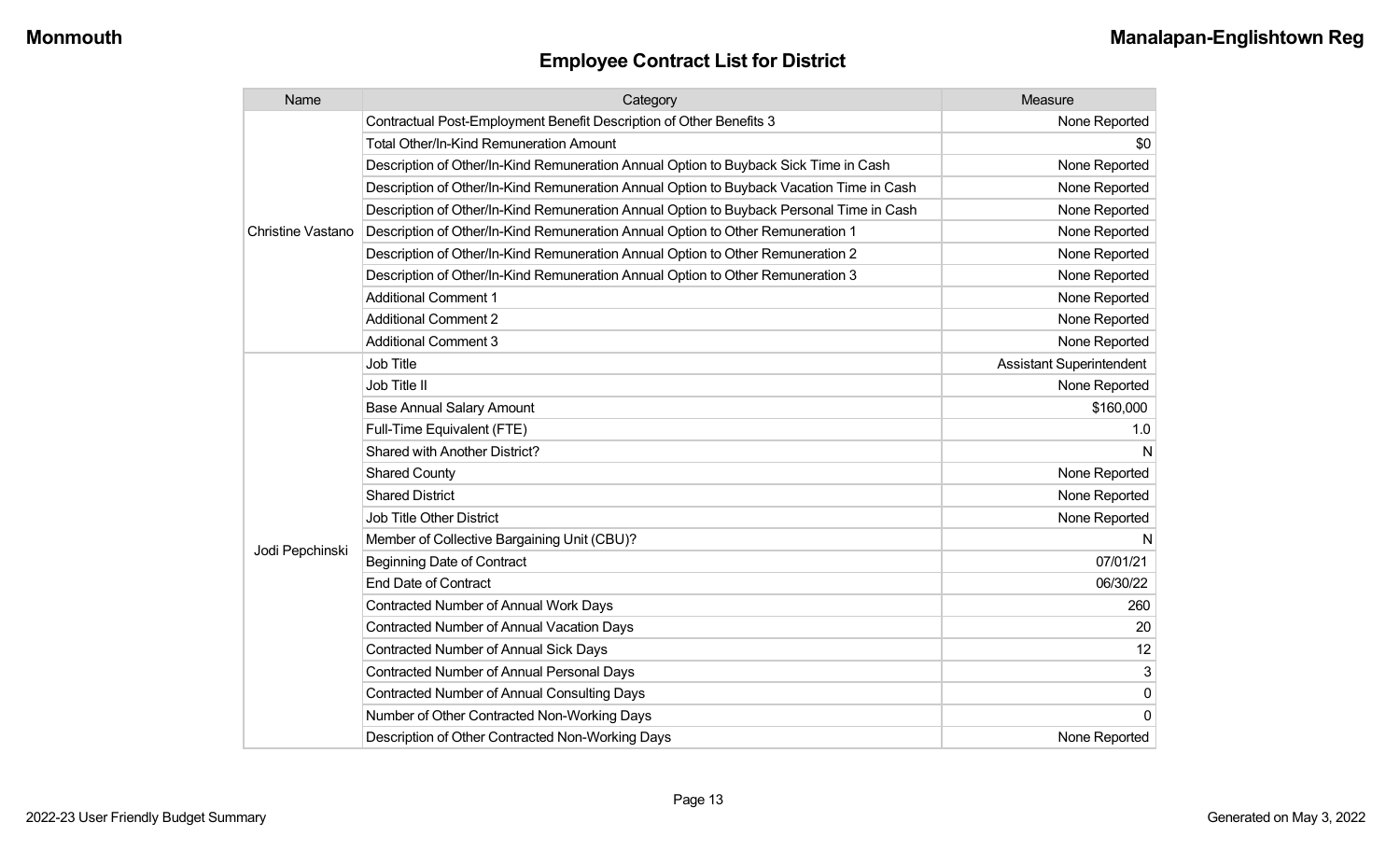| Name                  | Category                                                                                  | Measure                                 |
|-----------------------|-------------------------------------------------------------------------------------------|-----------------------------------------|
|                       | <b>Total Allowances Amount</b>                                                            | \$7,560                                 |
|                       | <b>Total Bonuses Amount</b>                                                               | \$0                                     |
|                       | <b>Total Stipends Amount</b>                                                              | \$0                                     |
|                       | District Contributions Above Teacher Contract for Insurance (Health, Dental, Life, Other) | \$485                                   |
|                       | District Contributions Above Teacher Contract for Retirement Plans                        | \$0                                     |
|                       | <b>Total Contractual Post-Employment Benefit Amount</b>                                   | \$26,077                                |
|                       | Contractual Post-Employment Benefit Description of Payout of Sick days                    | <b>Maximum Allowance</b>                |
|                       | Contractual Post-Employment Benefit Description of Payout of Vacation days                | Maximum Days at Per Diem Rate           |
|                       | Contractual Post-Employment Benefit Description of Payout of Personal days                | Not applicable                          |
|                       | Contractual Post-Employment Benefit Description of Other Benefits 1                       | None Reported                           |
|                       | Contractual Post-Employment Benefit Description of Other Benefits 2                       | None Reported                           |
| Jodi Pepchinski       | Contractual Post-Employment Benefit Description of Other Benefits 3                       | None Reported                           |
|                       | <b>Total Other/In-Kind Remuneration Amount</b>                                            | \$0                                     |
|                       | Description of Other/In-Kind Remuneration Annual Option to Buyback Sick Time in Cash      | None Reported                           |
|                       | Description of Other/In-Kind Remuneration Annual Option to Buyback Vacation Time in Cash  | None Reported                           |
|                       | Description of Other/In-Kind Remuneration Annual Option to Buyback Personal Time in Cash  | None Reported                           |
|                       | Description of Other/In-Kind Remuneration Annual Option to Other Remuneration 1           | None Reported                           |
|                       | Description of Other/In-Kind Remuneration Annual Option to Other Remuneration 2           | None Reported                           |
|                       | Description of Other/In-Kind Remuneration Annual Option to Other Remuneration 3           | None Reported                           |
|                       | <b>Additional Comment 1</b>                                                               | None Reported                           |
|                       | <b>Additional Comment 2</b>                                                               | None Reported                           |
|                       | <b>Additional Comment 3</b>                                                               | None Reported                           |
|                       | Job Title                                                                                 | <b>Assistant Business Administrator</b> |
|                       | Job Title II                                                                              | None Reported                           |
|                       | <b>Base Annual Salary Amount</b>                                                          | \$90,000                                |
| <b>Kevin Slattery</b> | Full-Time Equivalent (FTE)                                                                | 1.0                                     |
|                       | Shared with Another District?                                                             | N                                       |
|                       | <b>Shared County</b>                                                                      | None Reported                           |
|                       | <b>Shared District</b>                                                                    | None Reported                           |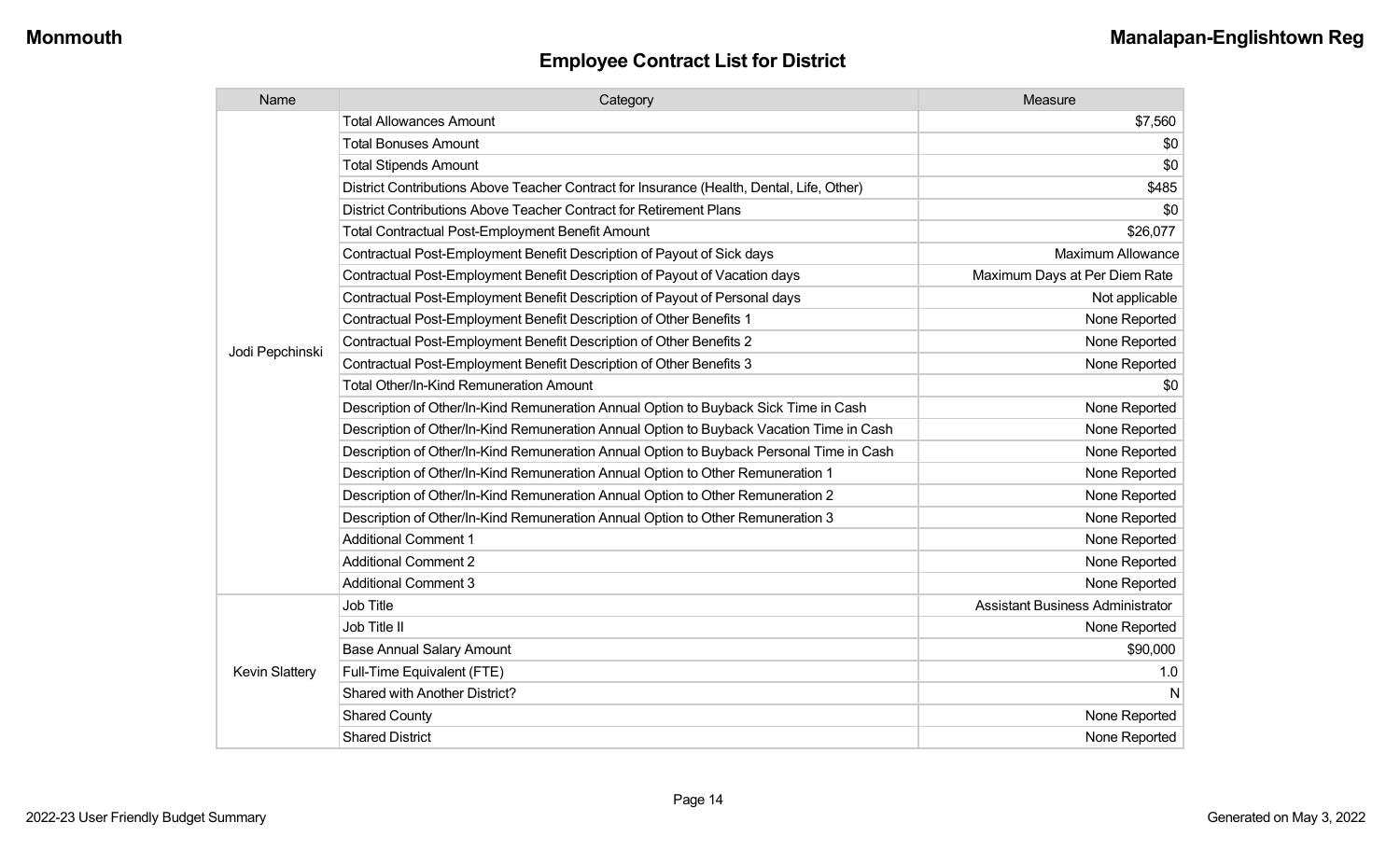| Name                  | Category                                                                                  | Measure                                 |
|-----------------------|-------------------------------------------------------------------------------------------|-----------------------------------------|
|                       | <b>Job Title Other District</b>                                                           | None Reported                           |
|                       | Member of Collective Bargaining Unit (CBU)?                                               | N                                       |
|                       | <b>Beginning Date of Contract</b>                                                         | 10/13/21                                |
|                       | <b>End Date of Contract</b>                                                               | 06/30/22                                |
|                       | <b>Contracted Number of Annual Work Days</b>                                              | 235                                     |
|                       | <b>Contracted Number of Annual Vacation Days</b>                                          | 15                                      |
|                       | Contracted Number of Annual Sick Days                                                     | 9                                       |
|                       | <b>Contracted Number of Annual Personal Days</b>                                          | $\overline{2}$                          |
|                       | <b>Contracted Number of Annual Consulting Days</b>                                        | $\pmb{0}$                               |
|                       | Number of Other Contracted Non-Working Days                                               | $\overline{0}$                          |
|                       | Description of Other Contracted Non-Working Days                                          | None Reported                           |
|                       | <b>Total Allowances Amount</b>                                                            | \$2,675                                 |
|                       | <b>Total Bonuses Amount</b>                                                               | \$0                                     |
|                       | <b>Total Stipends Amount</b>                                                              | \$0                                     |
| <b>Kevin Slattery</b> | District Contributions Above Teacher Contract for Insurance (Health, Dental, Life, Other) | \$0                                     |
|                       | District Contributions Above Teacher Contract for Retirement Plans                        | \$0                                     |
|                       | <b>Total Contractual Post-Employment Benefit Amount</b>                                   | \$7,790                                 |
|                       | Contractual Post-Employment Benefit Description of Payout of Sick days                    | At the current per diem rate            |
|                       | Contractual Post-Employment Benefit Description of Payout of Vacation days                | At the current per diem rate            |
|                       | Contractual Post-Employment Benefit Description of Payout of Personal days                | Personal days convert to sick if unused |
|                       | Contractual Post-Employment Benefit Description of Other Benefits 1                       | None Reported                           |
|                       | Contractual Post-Employment Benefit Description of Other Benefits 2                       | None Reported                           |
|                       | Contractual Post-Employment Benefit Description of Other Benefits 3                       | None Reported                           |
|                       | Total Other/In-Kind Remuneration Amount                                                   | \$0                                     |
|                       | Description of Other/In-Kind Remuneration Annual Option to Buyback Sick Time in Cash      | None Reported                           |
|                       | Description of Other/In-Kind Remuneration Annual Option to Buyback Vacation Time in Cash  | None Reported                           |
|                       | Description of Other/In-Kind Remuneration Annual Option to Buyback Personal Time in Cash  | None Reported                           |
|                       | Description of Other/In-Kind Remuneration Annual Option to Other Remuneration 1           | None Reported                           |
|                       | Description of Other/In-Kind Remuneration Annual Option to Other Remuneration 2           | None Reported                           |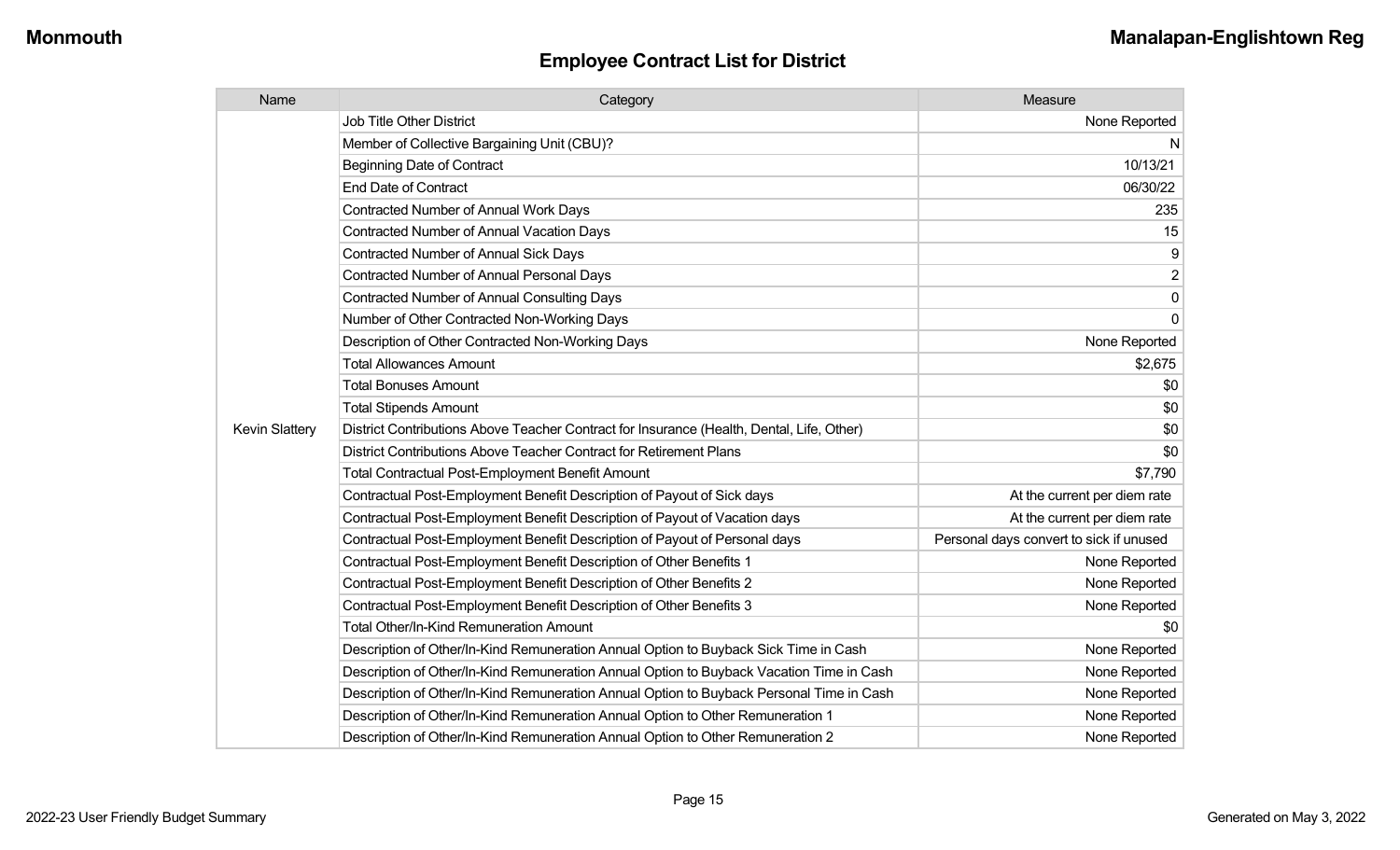| Name                  | Category                                                                                  | Measure                                 |
|-----------------------|-------------------------------------------------------------------------------------------|-----------------------------------------|
|                       | Description of Other/In-Kind Remuneration Annual Option to Other Remuneration 3           | None Reported                           |
| <b>Kevin Slattery</b> | <b>Additional Comment 1</b>                                                               | None Reported                           |
|                       | <b>Additional Comment 2</b>                                                               | None Reported                           |
|                       | <b>Additional Comment 3</b>                                                               | None Reported                           |
|                       | Job Title                                                                                 | Coordinator/Director/Manager/Supervisor |
|                       | Job Title II                                                                              | Dir of Info Technology                  |
|                       | <b>Base Annual Salary Amount</b>                                                          | \$127,524                               |
|                       | Full-Time Equivalent (FTE)                                                                | 1.0                                     |
|                       | Shared with Another District?                                                             | N                                       |
|                       | <b>Shared County</b>                                                                      | None Reported                           |
|                       | <b>Shared District</b>                                                                    | None Reported                           |
|                       | <b>Job Title Other District</b>                                                           | None Reported                           |
|                       | Member of Collective Bargaining Unit (CBU)?                                               | N                                       |
|                       | <b>Beginning Date of Contract</b>                                                         | 07/01/21                                |
|                       | <b>End Date of Contract</b>                                                               | 06/30/22                                |
|                       | <b>Contracted Number of Annual Work Days</b>                                              | 235                                     |
| Michael Vaccarino     | Contracted Number of Annual Vacation Days                                                 | 15                                      |
|                       | Contracted Number of Annual Sick Days                                                     | 12                                      |
|                       | Contracted Number of Annual Personal Days                                                 | 3                                       |
|                       | <b>Contracted Number of Annual Consulting Days</b>                                        | 0                                       |
|                       | Number of Other Contracted Non-Working Days                                               | $\Omega$                                |
|                       | Description of Other Contracted Non-Working Days                                          | None Reported                           |
|                       | <b>Total Allowances Amount</b>                                                            | \$2,400                                 |
|                       | <b>Total Bonuses Amount</b>                                                               | \$0                                     |
|                       | <b>Total Stipends Amount</b>                                                              | \$0                                     |
|                       | District Contributions Above Teacher Contract for Insurance (Health, Dental, Life, Other) | \$1,340                                 |
|                       | District Contributions Above Teacher Contract for Retirement Plans                        | \$0                                     |
|                       | <b>Total Contractual Post-Employment Benefit Amount</b>                                   | \$29,960                                |
|                       | Contractual Post-Employment Benefit Description of Payout of Sick days                    | <b>Maximum Allowance</b>                |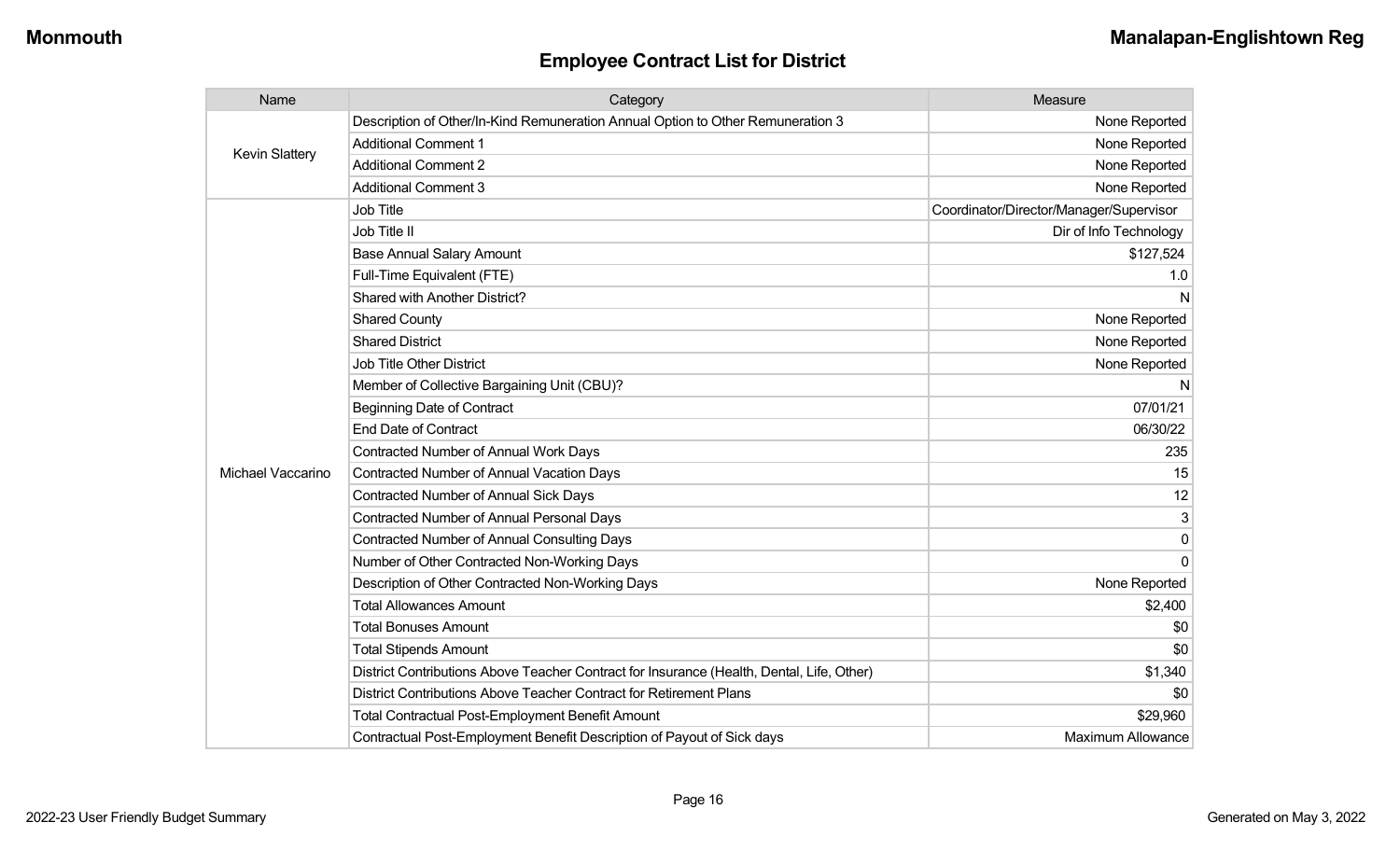| Name                  | Category                                                                                 | Measure                       |
|-----------------------|------------------------------------------------------------------------------------------|-------------------------------|
|                       | Contractual Post-Employment Benefit Description of Payout of Vacation days               | Maximum Days at Per Diem Rate |
|                       | Contractual Post-Employment Benefit Description of Payout of Personal days               | Not Applicable                |
|                       | Contractual Post-Employment Benefit Description of Other Benefits 1                      | None Reported                 |
|                       | Contractual Post-Employment Benefit Description of Other Benefits 2                      | None Reported                 |
|                       | Contractual Post-Employment Benefit Description of Other Benefits 3                      | None Reported                 |
|                       | <b>Total Other/In-Kind Remuneration Amount</b>                                           | \$0                           |
|                       | Description of Other/In-Kind Remuneration Annual Option to Buyback Sick Time in Cash     | None Reported                 |
| Michael Vaccarino     | Description of Other/In-Kind Remuneration Annual Option to Buyback Vacation Time in Cash | None Reported                 |
|                       | Description of Other/In-Kind Remuneration Annual Option to Buyback Personal Time in Cash | None Reported                 |
|                       | Description of Other/In-Kind Remuneration Annual Option to Other Remuneration 1          | None Reported                 |
|                       | Description of Other/In-Kind Remuneration Annual Option to Other Remuneration 2          | None Reported                 |
|                       | Description of Other/In-Kind Remuneration Annual Option to Other Remuneration 3          | None Reported                 |
|                       | <b>Additional Comment 1</b>                                                              | None Reported                 |
|                       | <b>Additional Comment 2</b>                                                              | None Reported                 |
|                       | <b>Additional Comment 3</b>                                                              | None Reported                 |
|                       | Job Title                                                                                | Superintendent                |
|                       | Job Title II                                                                             | None Reported                 |
|                       | <b>Base Annual Salary Amount</b>                                                         | \$185,000                     |
|                       | Full-Time Equivalent (FTE)                                                               | 1.0                           |
|                       | Shared with Another District?                                                            | N                             |
|                       | <b>Shared County</b>                                                                     | None Reported                 |
| Nicole Santora, Ed.D. | <b>Shared District</b>                                                                   | None Reported                 |
|                       | Job Title Other District                                                                 | None Reported                 |
|                       | Member of Collective Bargaining Unit (CBU)?                                              | N                             |
|                       | <b>Beginning Date of Contract</b>                                                        | 07/01/21                      |
|                       | End Date of Contract                                                                     | 06/30/24                      |
|                       | Contracted Number of Annual Work Days                                                    | 260                           |
|                       | <b>Contracted Number of Annual Vacation Days</b>                                         | 35                            |
|                       | Contracted Number of Annual Sick Days                                                    | 15                            |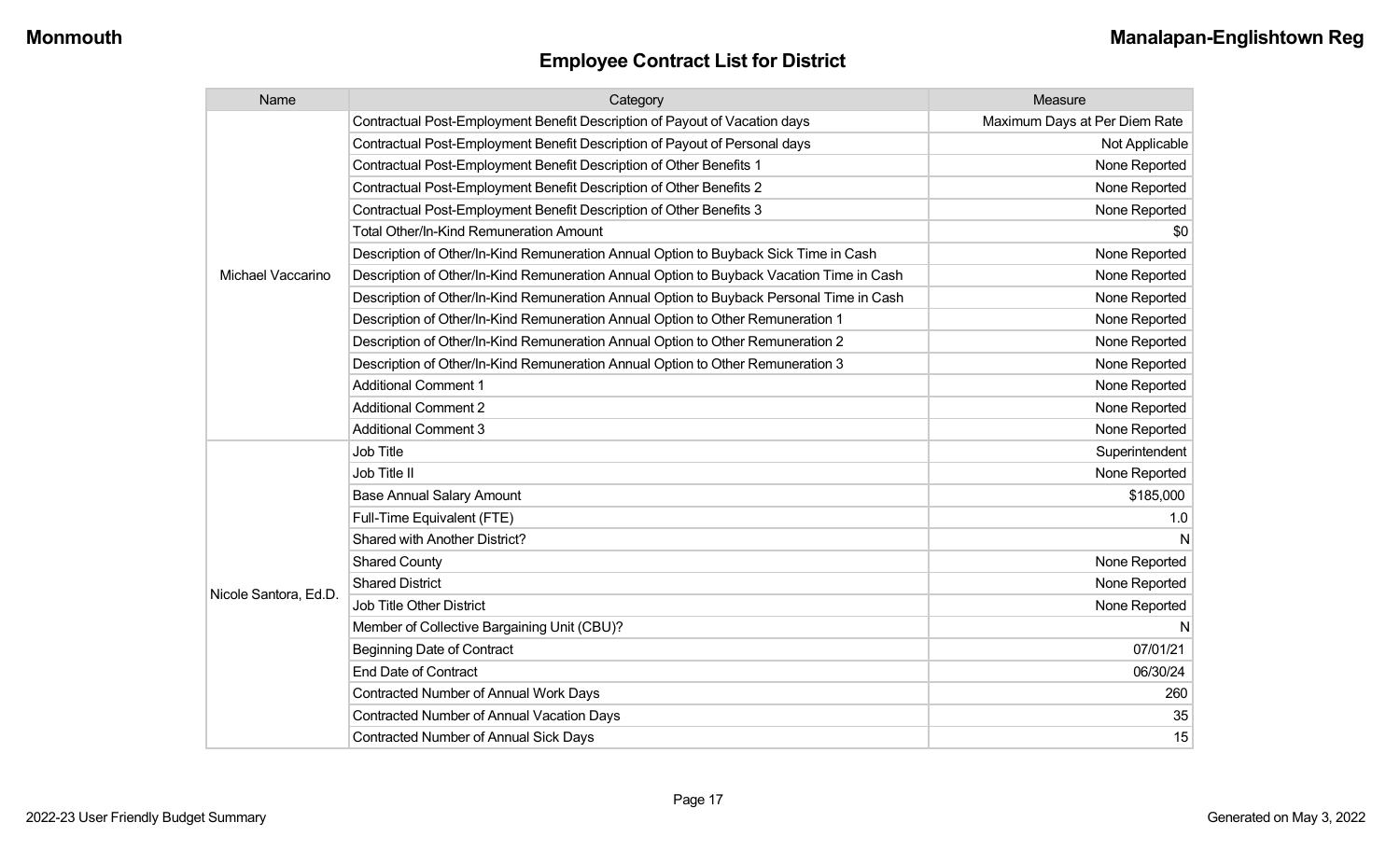| Name                  | Category                                                                                  | Measure                       |
|-----------------------|-------------------------------------------------------------------------------------------|-------------------------------|
|                       | <b>Contracted Number of Annual Personal Days</b>                                          | 4                             |
|                       | <b>Contracted Number of Annual Consulting Days</b>                                        | $\mathbf 0$                   |
|                       | Number of Other Contracted Non-Working Days                                               | $\mathbf 0$                   |
|                       | Description of Other Contracted Non-Working Days                                          | None Reported                 |
|                       | <b>Total Allowances Amount</b>                                                            | \$11,260                      |
|                       | <b>Total Bonuses Amount</b>                                                               | \$10,786                      |
|                       | <b>Total Stipends Amount</b>                                                              | \$0                           |
|                       | District Contributions Above Teacher Contract for Insurance (Health, Dental, Life, Other) | \$1,340                       |
|                       | District Contributions Above Teacher Contract for Retirement Plans                        | \$0                           |
|                       | <b>Total Contractual Post-Employment Benefit Amount</b>                                   | \$32,789                      |
|                       | Contractual Post-Employment Benefit Description of Payout of Sick days                    | <b>Maximum Allowance</b>      |
|                       | Contractual Post-Employment Benefit Description of Payout of Vacation days                | Maximum Days at Per Diem Rate |
| Nicole Santora, Ed.D. | Contractual Post-Employment Benefit Description of Payout of Personal days                | Not applicable                |
|                       | Contractual Post-Employment Benefit Description of Other Benefits 1                       | None Reported                 |
|                       | Contractual Post-Employment Benefit Description of Other Benefits 2                       | None Reported                 |
|                       | Contractual Post-Employment Benefit Description of Other Benefits 3                       | None Reported                 |
|                       | Total Other/In-Kind Remuneration Amount                                                   | \$0                           |
|                       | Description of Other/In-Kind Remuneration Annual Option to Buyback Sick Time in Cash      | None Reported                 |
|                       | Description of Other/In-Kind Remuneration Annual Option to Buyback Vacation Time in Cash  | None Reported                 |
|                       | Description of Other/In-Kind Remuneration Annual Option to Buyback Personal Time in Cash  | None Reported                 |
|                       | Description of Other/In-Kind Remuneration Annual Option to Other Remuneration 1           | None Reported                 |
|                       | Description of Other/In-Kind Remuneration Annual Option to Other Remuneration 2           | None Reported                 |
|                       | Description of Other/In-Kind Remuneration Annual Option to Other Remuneration 3           | None Reported                 |
|                       | <b>Additional Comment 1</b>                                                               | None Reported                 |
|                       | <b>Additional Comment 2</b>                                                               | None Reported                 |
|                       | <b>Additional Comment 3</b>                                                               | None Reported                 |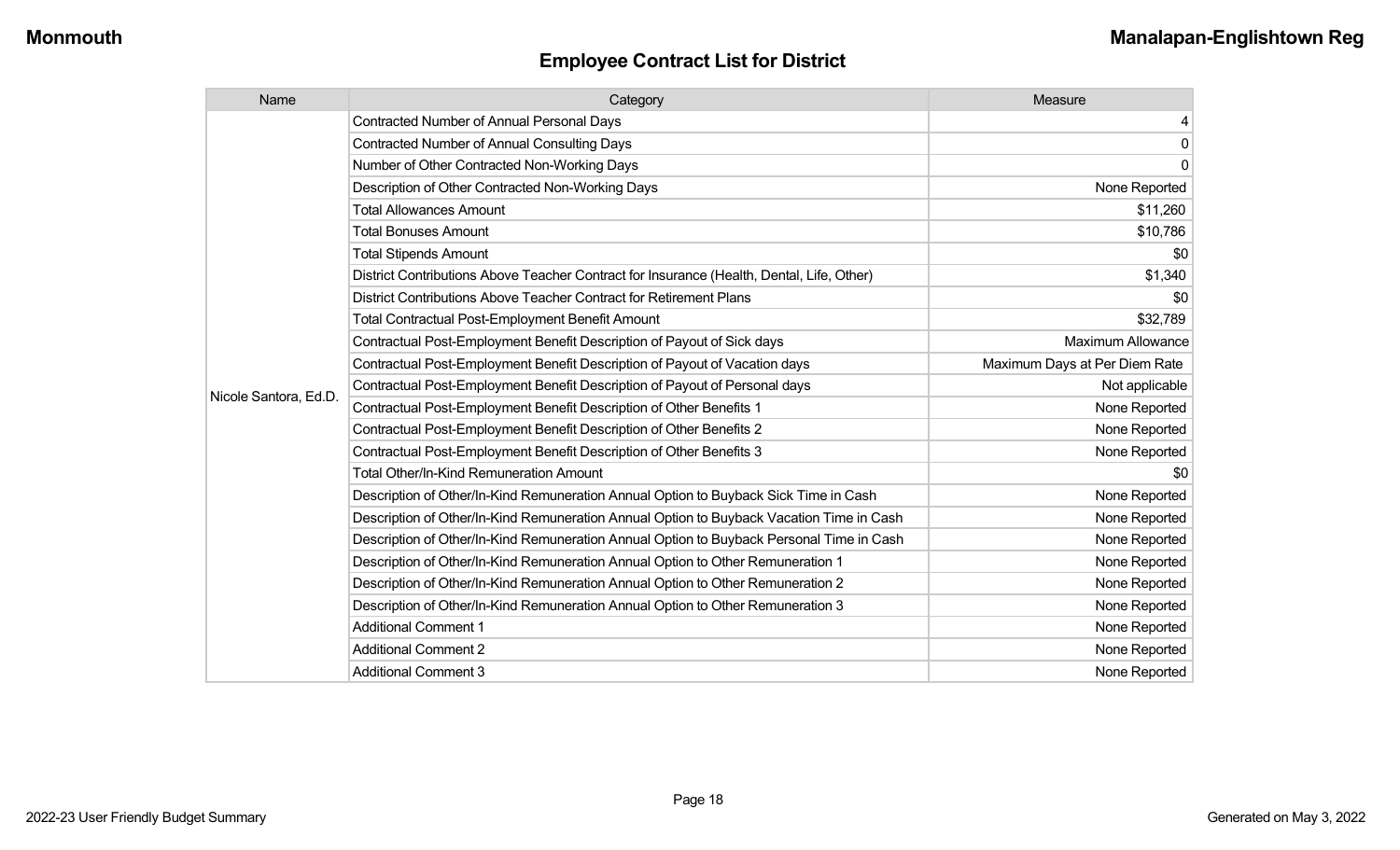| Name          | Category                                                                                  | Measure                                 |
|---------------|-------------------------------------------------------------------------------------------|-----------------------------------------|
|               | <b>Job Title</b>                                                                          | Coordinator/Director/Manager/Supervisor |
|               | Job Title II                                                                              | Human Resources Mgr                     |
|               | <b>Base Annual Salary Amount</b>                                                          | \$77,009                                |
|               | Full-Time Equivalent (FTE)                                                                | 1.0                                     |
|               | <b>Shared with Another District?</b>                                                      | N                                       |
|               | <b>Shared County</b>                                                                      | None Reported                           |
|               | <b>Shared District</b>                                                                    | None Reported                           |
|               | Job Title Other District                                                                  | None Reported                           |
|               | Member of Collective Bargaining Unit (CBU)?                                               | N                                       |
|               | <b>Beginning Date of Contract</b>                                                         | 07/01/21                                |
|               | <b>End Date of Contract</b>                                                               | 06/30/22                                |
|               | <b>Contracted Number of Annual Work Days</b>                                              | 235                                     |
|               | Contracted Number of Annual Vacation Days                                                 | 20                                      |
|               | Contracted Number of Annual Sick Days                                                     | 12                                      |
| Shannon Barth | <b>Contracted Number of Annual Personal Days</b>                                          | 3                                       |
|               | <b>Contracted Number of Annual Consulting Days</b>                                        | $\Omega$                                |
|               | Number of Other Contracted Non-Working Days                                               | $\Omega$                                |
|               | Description of Other Contracted Non-Working Days                                          | None Reported                           |
|               | <b>Total Allowances Amount</b>                                                            | \$2,400                                 |
|               | <b>Total Bonuses Amount</b>                                                               | \$0                                     |
|               | <b>Total Stipends Amount</b>                                                              | \$0                                     |
|               | District Contributions Above Teacher Contract for Insurance (Health, Dental, Life, Other) | \$1,340                                 |
|               | District Contributions Above Teacher Contract for Retirement Plans                        | \$0                                     |
|               | <b>Total Contractual Post-Employment Benefit Amount</b>                                   | \$21,918                                |
|               | Contractual Post-Employment Benefit Description of Payout of Sick days                    | <b>Maximum Allowance</b>                |
|               | Contractual Post-Employment Benefit Description of Payout of Vacation days                | Maximum Days at Per Diem Rate           |
|               | Contractual Post-Employment Benefit Description of Payout of Personal days                | Not applicable                          |
|               | Contractual Post-Employment Benefit Description of Other Benefits 1                       | None Reported                           |
|               | Contractual Post-Employment Benefit Description of Other Benefits 2                       | None Reported                           |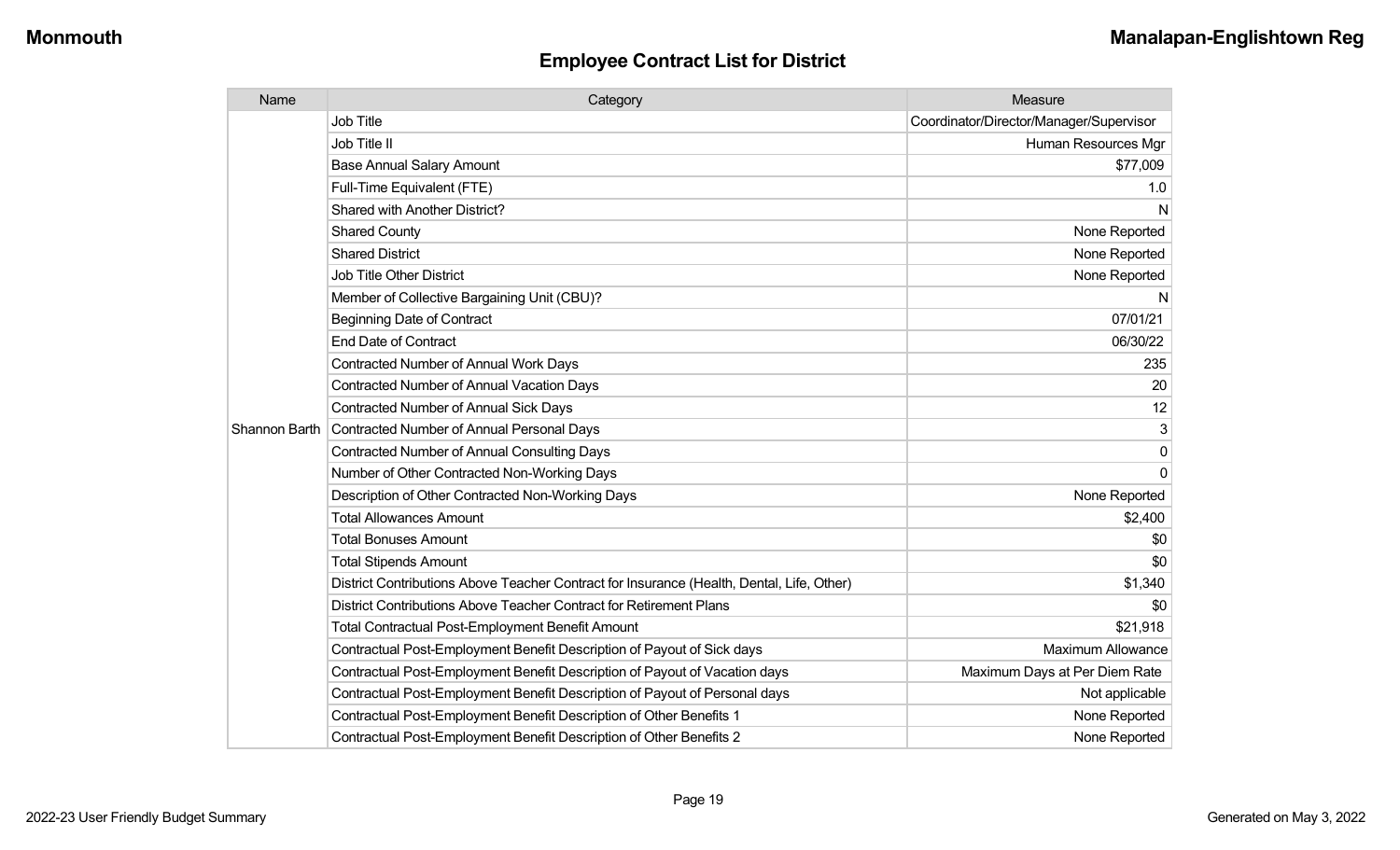| Name                 | Category                                                                                 | Measure                       |
|----------------------|------------------------------------------------------------------------------------------|-------------------------------|
|                      | Contractual Post-Employment Benefit Description of Other Benefits 3                      | None Reported                 |
|                      | Total Other/In-Kind Remuneration Amount                                                  | \$0                           |
|                      | Description of Other/In-Kind Remuneration Annual Option to Buyback Sick Time in Cash     | None Reported                 |
|                      | Description of Other/In-Kind Remuneration Annual Option to Buyback Vacation Time in Cash | None Reported                 |
|                      | Description of Other/In-Kind Remuneration Annual Option to Buyback Personal Time in Cash | None Reported                 |
| <b>Shannon Barth</b> | Description of Other/In-Kind Remuneration Annual Option to Other Remuneration 1          | None Reported                 |
|                      | Description of Other/In-Kind Remuneration Annual Option to Other Remuneration 2          | None Reported                 |
|                      | Description of Other/In-Kind Remuneration Annual Option to Other Remuneration 3          | None Reported                 |
|                      | <b>Additional Comment 1</b>                                                              | None Reported                 |
|                      | <b>Additional Comment 2</b>                                                              | None Reported                 |
|                      | <b>Additional Comment 3</b>                                                              | None Reported                 |
|                      | <b>Job Title</b>                                                                         | <b>Business Administrator</b> |
|                      | Job Title II                                                                             | None Reported                 |
|                      | <b>Base Annual Salary Amount</b>                                                         | \$170,429                     |
|                      | Full-Time Equivalent (FTE)                                                               | 1.0                           |
|                      | Shared with Another District?                                                            |                               |
|                      | <b>Shared County</b>                                                                     | None Reported                 |
|                      | <b>Shared District</b>                                                                   | None Reported                 |
|                      | <b>Job Title Other District</b>                                                          | None Reported                 |
|                      | Member of Collective Bargaining Unit (CBU)?                                              | N                             |
| Veronica Wolf        | <b>Beginning Date of Contract</b>                                                        | 07/01/21                      |
|                      | <b>End Date of Contract</b>                                                              | 06/30/22                      |
|                      | Contracted Number of Annual Work Days                                                    | 260                           |
|                      | <b>Contracted Number of Annual Vacation Days</b>                                         | 22                            |
|                      | Contracted Number of Annual Sick Days                                                    | 12                            |
|                      | <b>Contracted Number of Annual Personal Days</b>                                         | 3                             |
|                      | <b>Contracted Number of Annual Consulting Days</b>                                       | $\mathbf 0$                   |
|                      | Number of Other Contracted Non-Working Days                                              | $\Omega$                      |
|                      | Description of Other Contracted Non-Working Days                                         | None Reported                 |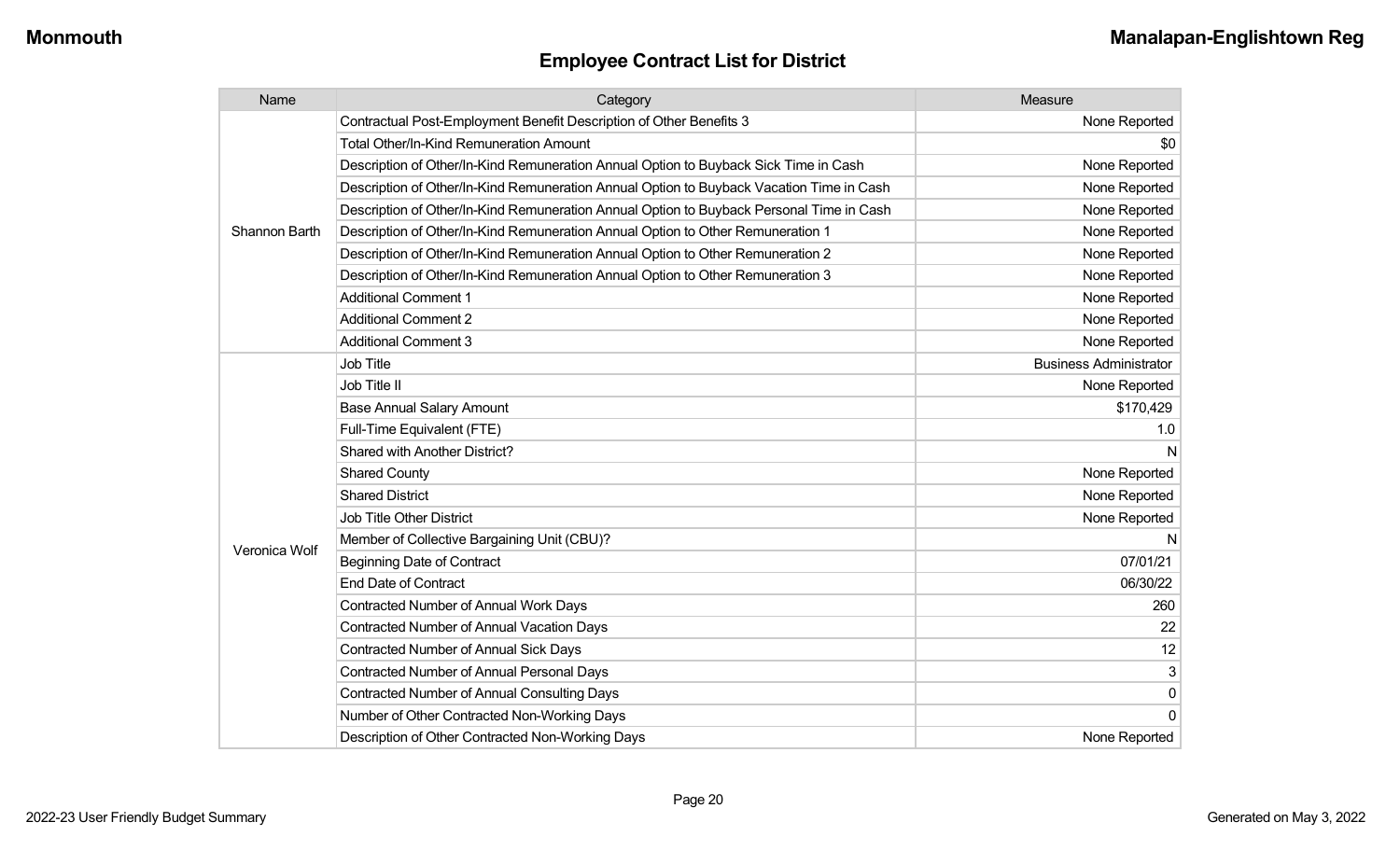| Name              | Category                                                                                  | Measure                                 |
|-------------------|-------------------------------------------------------------------------------------------|-----------------------------------------|
|                   | <b>Total Allowances Amount</b>                                                            | \$8,660                                 |
|                   | <b>Total Bonuses Amount</b>                                                               | \$0                                     |
|                   | <b>Total Stipends Amount</b>                                                              | \$0                                     |
|                   | District Contributions Above Teacher Contract for Insurance (Health, Dental, Life, Other) | \$485                                   |
|                   | District Contributions Above Teacher Contract for Retirement Plans                        | \$0                                     |
|                   | <b>Total Contractual Post-Employment Benefit Amount</b>                                   | \$30,405                                |
|                   | Contractual Post-Employment Benefit Description of Payout of Sick days                    | <b>Maximum Allowance</b>                |
|                   | Contractual Post-Employment Benefit Description of Payout of Vacation days                | Maximum Days at Per Diem Rate           |
|                   | Contractual Post-Employment Benefit Description of Payout of Personal days                | Not Applicable                          |
|                   | Contractual Post-Employment Benefit Description of Other Benefits 1                       | None Reported                           |
| Veronica Wolf     | Contractual Post-Employment Benefit Description of Other Benefits 2                       | None Reported                           |
|                   | Contractual Post-Employment Benefit Description of Other Benefits 3                       | None Reported                           |
|                   | <b>Total Other/In-Kind Remuneration Amount</b>                                            | \$0                                     |
|                   | Description of Other/In-Kind Remuneration Annual Option to Buyback Sick Time in Cash      | None Reported                           |
|                   | Description of Other/In-Kind Remuneration Annual Option to Buyback Vacation Time in Cash  | None Reported                           |
|                   | Description of Other/In-Kind Remuneration Annual Option to Buyback Personal Time in Cash  | None Reported                           |
|                   | Description of Other/In-Kind Remuneration Annual Option to Other Remuneration 1           | None Reported                           |
|                   | Description of Other/In-Kind Remuneration Annual Option to Other Remuneration 2           | None Reported                           |
|                   | Description of Other/In-Kind Remuneration Annual Option to Other Remuneration 3           | None Reported                           |
|                   | <b>Additional Comment 1</b>                                                               | None Reported                           |
|                   | <b>Additional Comment 2</b>                                                               | None Reported                           |
|                   | <b>Additional Comment 3</b>                                                               | None Reported                           |
|                   | Job Title                                                                                 | Coordinator/Director/Manager/Supervisor |
|                   | Job Title II                                                                              | Dir of Bldg/Grounds                     |
|                   | <b>Base Annual Salary Amount</b>                                                          | \$140,881                               |
| Vincent Pietrucha | Full-Time Equivalent (FTE)                                                                | 1.0                                     |
|                   | Shared with Another District?                                                             | N                                       |
|                   | <b>Shared County</b>                                                                      | None Reported                           |
|                   | <b>Shared District</b>                                                                    | None Reported                           |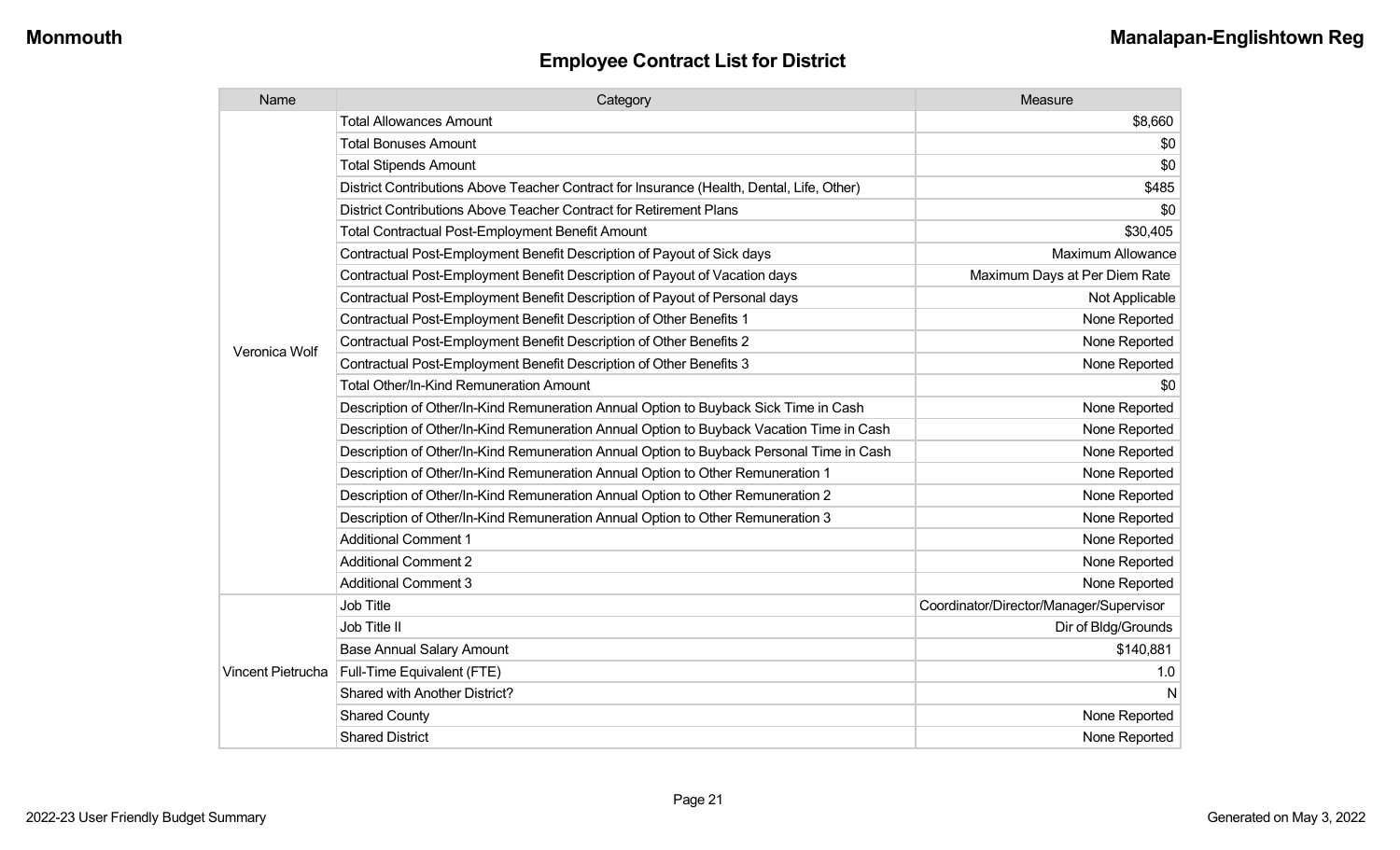| Name              | Category                                                                                  | Measure                       |
|-------------------|-------------------------------------------------------------------------------------------|-------------------------------|
|                   | <b>Job Title Other District</b>                                                           | None Reported                 |
|                   | Member of Collective Bargaining Unit (CBU)?                                               | N                             |
|                   | <b>Beginning Date of Contract</b>                                                         | 07/01/21                      |
|                   | <b>End Date of Contract</b>                                                               | 06/30/22                      |
|                   | <b>Contracted Number of Annual Work Days</b>                                              | 235                           |
|                   | <b>Contracted Number of Annual Vacation Days</b>                                          | 22                            |
|                   | Contracted Number of Annual Sick Days                                                     | 12                            |
|                   | Contracted Number of Annual Personal Days                                                 | 3                             |
|                   | <b>Contracted Number of Annual Consulting Days</b>                                        | 0                             |
|                   | Number of Other Contracted Non-Working Days                                               | $\Omega$                      |
|                   | Description of Other Contracted Non-Working Days                                          | None Reported                 |
|                   | <b>Total Allowances Amount</b>                                                            | \$2,600                       |
|                   | <b>Total Bonuses Amount</b>                                                               | \$0                           |
|                   | <b>Total Stipends Amount</b>                                                              | \$0                           |
| Vincent Pietrucha | District Contributions Above Teacher Contract for Insurance (Health, Dental, Life, Other) | \$485                         |
|                   | District Contributions Above Teacher Contract for Retirement Plans                        | \$0                           |
|                   | Total Contractual Post-Employment Benefit Amount                                          | \$46,699                      |
|                   | Contractual Post-Employment Benefit Description of Payout of Sick days                    | <b>Maximum Allowance</b>      |
|                   | Contractual Post-Employment Benefit Description of Payout of Vacation days                | Maximum Days at Per Diem Rate |
|                   | Contractual Post-Employment Benefit Description of Payout of Personal days                | No applicable                 |
|                   | Contractual Post-Employment Benefit Description of Other Benefits 1                       | None Reported                 |
|                   | Contractual Post-Employment Benefit Description of Other Benefits 2                       | None Reported                 |
|                   | Contractual Post-Employment Benefit Description of Other Benefits 3                       | None Reported                 |
|                   | Total Other/In-Kind Remuneration Amount                                                   | \$0                           |
|                   | Description of Other/In-Kind Remuneration Annual Option to Buyback Sick Time in Cash      | None Reported                 |
|                   | Description of Other/In-Kind Remuneration Annual Option to Buyback Vacation Time in Cash  | None Reported                 |
|                   | Description of Other/In-Kind Remuneration Annual Option to Buyback Personal Time in Cash  | None Reported                 |
|                   | Description of Other/In-Kind Remuneration Annual Option to Other Remuneration 1           | None Reported                 |
|                   | Description of Other/In-Kind Remuneration Annual Option to Other Remuneration 2           | None Reported                 |